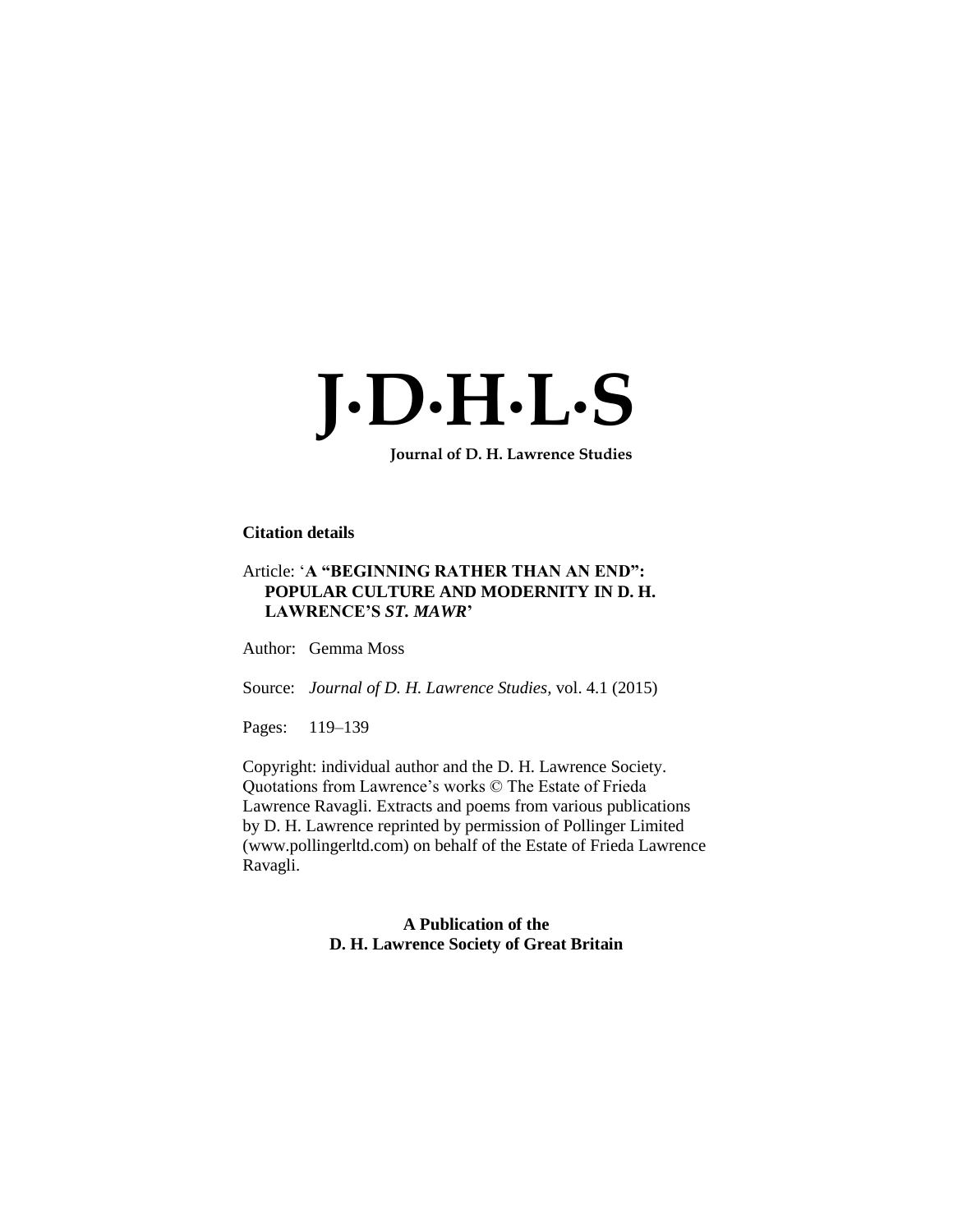### **A "BEGINNING RATHER THAN AN END": POPULAR CULTURE AND MODERNITY IN D. H. LAWRENCE'S** *ST. MAWR*

#### GEMMA MOSS

*St. Mawr* (written 1924, published 1925) is usually addressed in terms of Lawrence's encounters with otherness and difference, as well as his broader critique of industrialisation. This article argues for the significance of popular culture in the novella to show how it also participates in the discussion of issues – around the self, culture and society – usually associated with Lawrence's final period in Europe. By offering a new reading of the Devil's Chair scene, that explores the importance of a "new dance tune" (*SM* 75) and extends arguments about Rico as "representative of modern civilized 'life'" and its damaging effects, I examine how Lawrence critiques popular art, music and film as limiting peoples' capacities for independent thought.<sup>1</sup> St. Mawr thus anticipates Lawrence's claims about the effects of mass culture in *Pornography and Obscenity* (1929) and his exploration of the modern "psychological condition" in his 1927 'Review of *The Social Basis of Consciousness*, by Trigant Burrow' (*IR* 332).

There have been few attempts to make connections between Lawrence and Frankfurt School Critical Theory, but doing so enables us to see what is at stake in the ending of *St. Mawr*. The possibility that individuals can resist the trajectory of modernity and the psychological impact of popular culture is kept open when Lou decides to live in isolation at the Las Chivas ranch. Existing criticism has been unable to find much that is positive in the text, but reading *St. Mawr* alongside T. W. Adorno, Max Horkheimer and Walter Benjamin shows that Lawrence is considering the social problems caused by popular cultural forms and how it might be possible to contemplate a better future. Howard J. Booth describes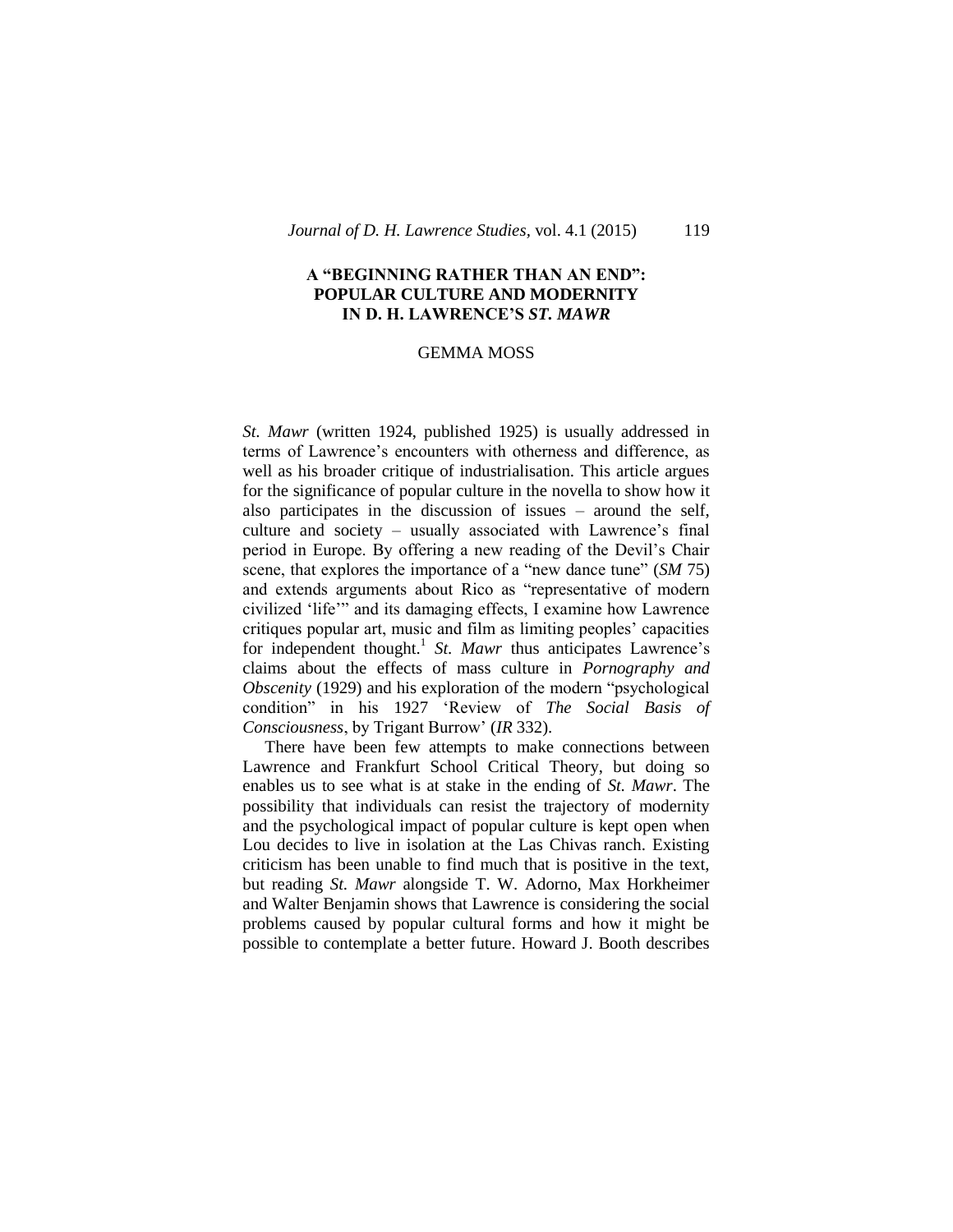## 120 *Gemma Moss, 'Popular Culture in "St. Mawr"'*

*St. Mawr* as depicting "a failed journey to find a better way of living" in which "difference and travel confuse rather than offer a possible site where something new and positive can emerge".<sup>2</sup> For Jerry Wasserman the novella is a pessimistic account of an atomised industrial society: Lou's "inability to provide a solution to the problem of community  $\ldots$  is the final failure of her vision".<sup>3</sup> Paul Poplawski finds a "lack of any clearly rendered positives in the novel", $4$  while Jack Stewart arrives at an affirmative reading by focusing on Lawrence's animism and portrayal of the natural world, since the society inhabited by Lou Witt, Rico and their friends is so superficial she feels as though they are "not really alive" (*SM* 74).<sup>5</sup> Lawrence addresses problems of modernity in *St. Mawr*, but the novella does more than give a negative account of society: by showing how individuals can become aware of the damage done by mass culture, Lawrence offers the possibility that people can consider an alternative, rather than surrender or despair.

*St. Mawr* has an unconventional narrative shape which contests the efficacy of traditional literary forms for communicating the subjectivities Lawrence explores. It begins, rather than ends, with a marriage and the most dramatic moment occurs in the middle, when Lou has a vision after St. Mawr crushes Rico on the group ride to the Devil's Chair. Novels, like symphonies, traditionally build up to a climax just before the end, not in the middle. As she rides back to the house to get brandy for the shaken Rico, Lou is overcome by a sense of evil in the world, in which man is a "parasite" on an earth that "stinks of corpses" (*SM* 80). The disorder in the plot, caused by the apocalyptic monologue that disrupts the narrative chain of events, communicates through form the isolation and lack of control that Lou feels since people are "inwardly bent on undermining, betraying" one another and "Directing all their subtle evil will against any positive living thing" (*SM* 79).

The novella participates in a cultural shift towards conveying the isolating and alienating conditions of modernity through form. This can be illuminated by reading the form of *St. Mawr* with Adorno's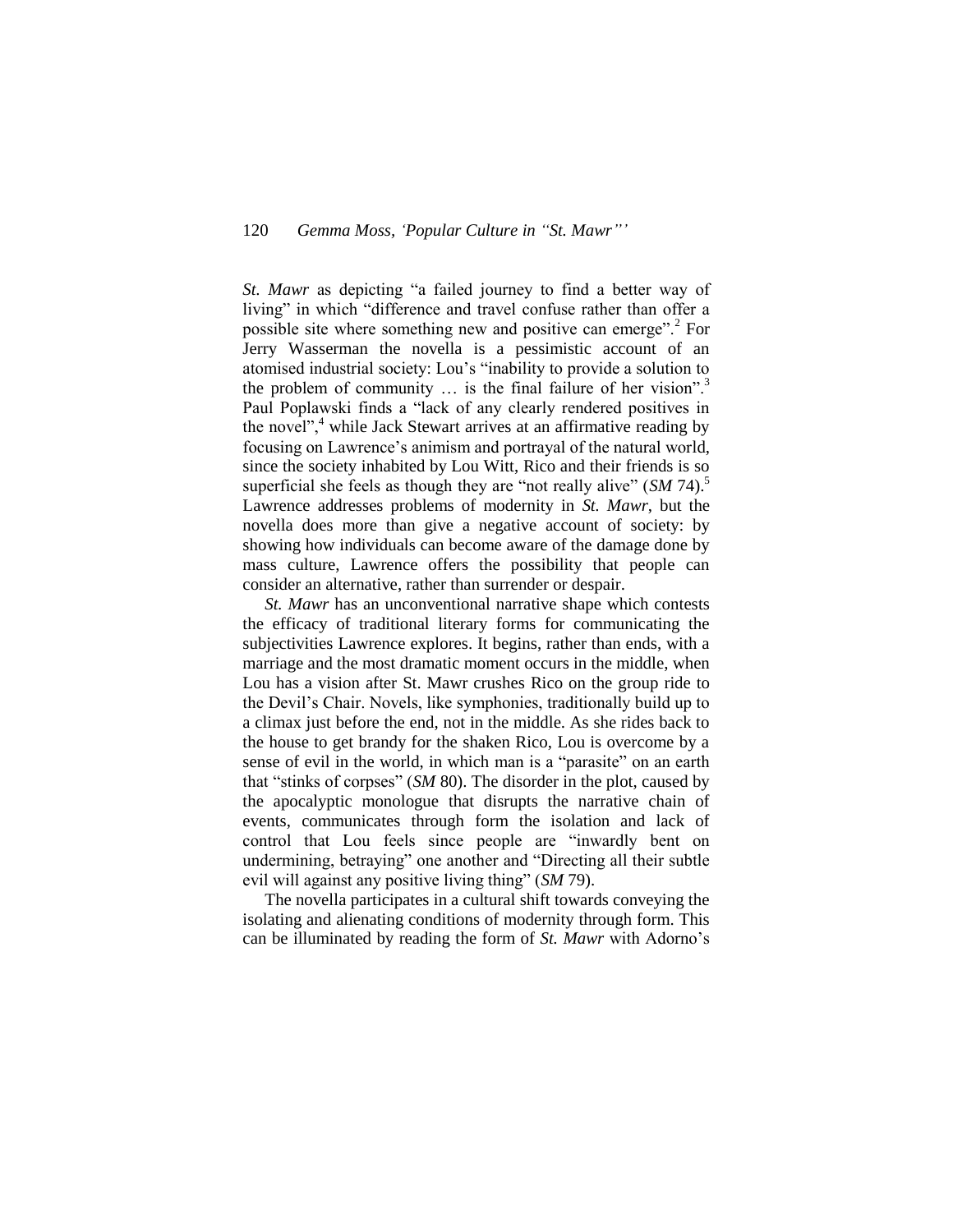analysis of Arnold Schoenberg's twelve-tone compositional technique.<sup>6</sup> Carl Krockel has drawn parallels between the unconventional handling of tone and characterisation by Schoenberg and Lawrence respectively,<sup>7</sup> but I want to make a broader claim that their departures from established structures respond to a radically altered way of life that requires different kinds of musical and literary representation. Adorno argues that Schoenberg cultivates disorder in his twelve-tone row, depicting isolation at the level of form by rejecting harmonic relationships connected to the rules of Western harmony, in which each note has a specific relationship to every other note in the scale, with specific functions. For Adorno, this works as an analogy for human individuals and interactions: the relationships of functional harmony mirror the strict social formations of the bourgeois society in which the musical form was produced. In twelve-tone music this structure is removed and the tones are relieved of their harmonic functions or positions so that the situation of the notes mirrors that of human individuals in modern society – newly isolated from relationships with other individuals.<sup>8</sup>

Schoenberg's music embeds these issues at the level of form, but Lawrence's novella also gives a sense of why the atomisation conveyed at a formal level has occurred. Within the unusual narrative trajectory, Lawrence presents a selection of "misfits" from different parts of the globe (*SM* 25), who find it difficult to relate to each other in a world that is rapidly changing through industry, commerce and travel. Lou is an American schooled in Europe, Rico an Australian heir who goes by an Italian nickname, and both are of the "drifting, artist sort" (*SM* 23). People come from different parts of the world and feel as though they belong nowhere, existing in states of separateness and isolation, rather than in the cohesive units of class, gender and family that had been social norms. As Booth notes, "*St. Mawr* displays a nostalgia for a world imagined as having had fixed racial groups and hierarchies of power".<sup>9</sup> The social fragmentation conveyed through form is explored through the relationships between people, who become increasingly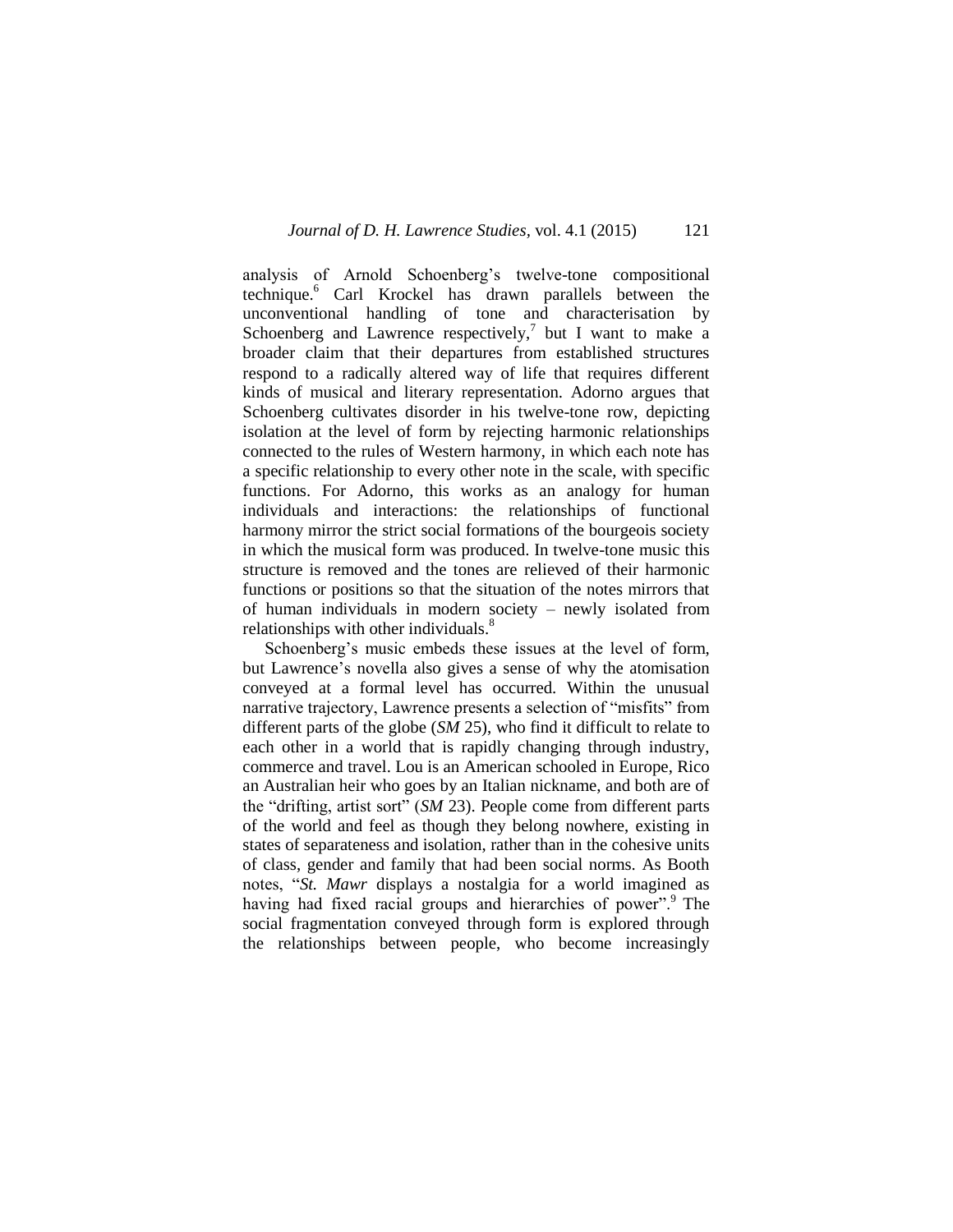unhappy and isolated. Societal cohesion has been completely eroded for Lou, who confides to Mrs Witt: "'I don't want intimacy, mother. I'm too tired of it all<sup>'"</sup> (*SM* 60), and then later, "A sort of hatred for people has come over me'" (*SM* 117–8).

The social problems in *St. Mawr* are the product of popular culture, which "conjure[s] up" a fantasy world based around "enjoying oneself" and produces an increasingly alienated lifestyle based on ownership and consumption (*SM* 41, 42). Lawrence explores through Rico the psychological impact of consumer culture and its effects on relationships, sex and the body. Rico is "an artist—a popular artist" (*SM* 117), and the qualification "popular" is significant: although his portraits are not good they become "almost fashionable" because "he was almost fashionable" rather than through any talent or merit (*SM* 23). For Poplawski, Rico "being an artist" (*SM* 21) means he is only acting a part: his "inauthenticity as an artist functions as an index of his inauthenticity of being generally, and as a representative type he serves as a major focal point for Lawrence's critique of the inauthenticity of modern life as a whole".<sup>10</sup> However, the importance of Rico's art as popular culture and, indeed, the function of popular culture in the novella more broadly have not yet been thoroughly investigated.

Rico conceives of life in the same language and imagery as he understands his "fashionable" paintings – mass culture informs how he relates to the world and constructs his own reality:

And that was Rico. He daren't quite bite. Not that he was really afraid of the others. He was afraid of himself, once he let himself go. He might rip up in an eruption of life-long anger all this pretty-picture of a charming young wife and a delightful little home and a fascinating success as a painter of fashionable, and at the same time 'great' portraits: with colour, wonderful colour, and at the same time form, marvellous form. He had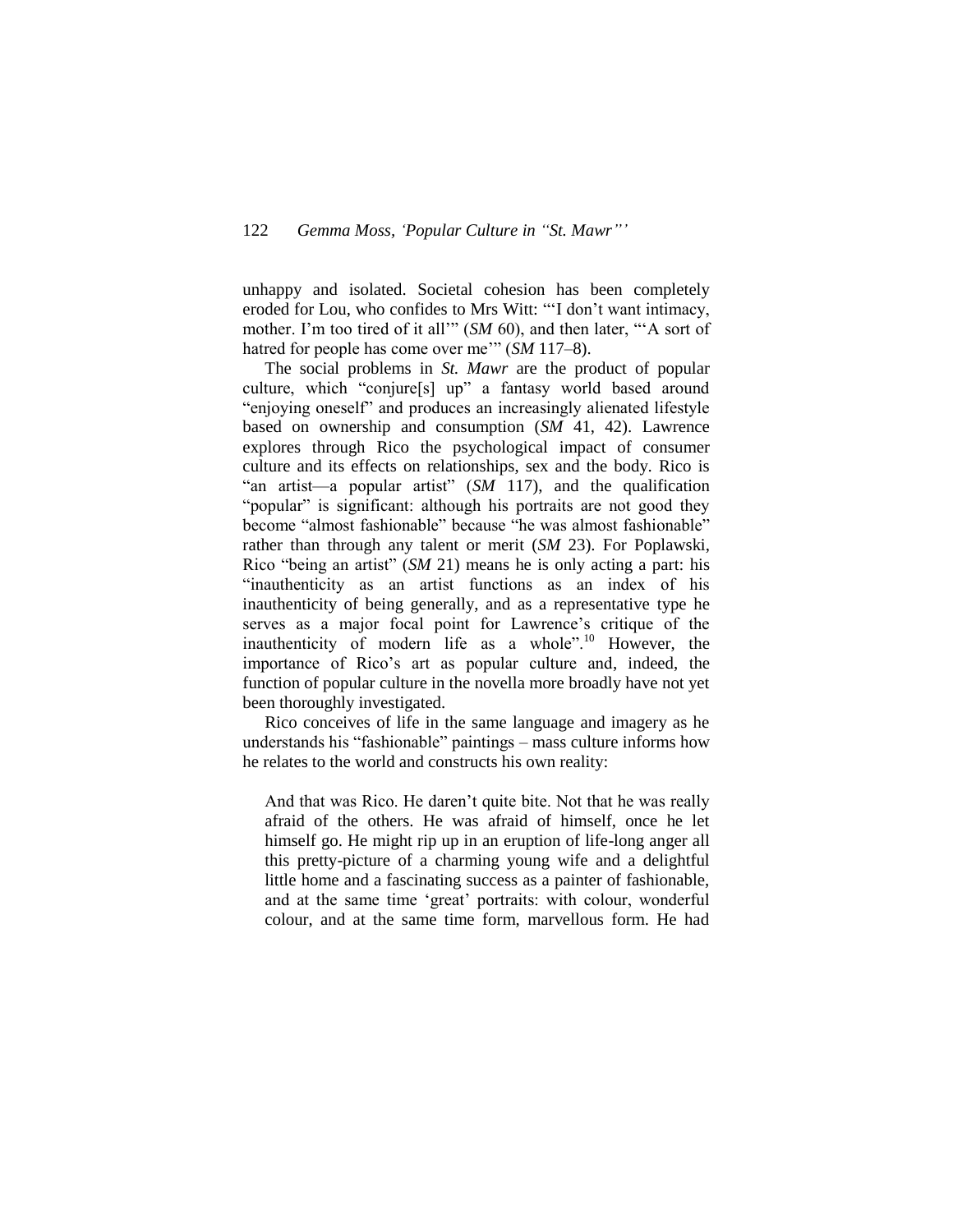composed this little *tableau vivant* with great effort. He didn't want to erupt like some suddenly wicked horse. (*SM* 27)

Rico keeps himself subjugated to an idea of an appropriate lifestyle that he has acquired from popular culture. He thinks of his life as a painting that he is preventing himself from ripping apart by keeping his "life-long anger" under control (*SM* 27). The effort affects him at a somatic level – he is always "quivering" and exhibiting an "anxious powerlessness" (*SM* 31). It reduces his masculinity and sexuality: he does "not need emasculating" and is "deadly afraid" of being left alone with other women (*SM* 97, 117). Modern life, which is informed and shaped by popular culture, results in the loss of positive sexual relationships: Lou and Rico's marriage "without sex" is a "secret source of uneasiness and chagrin to both of them" (*SM* 24).

*St. Mawr* is part of a wider exploration of the problems associated with popular culture that Lawrence returns to and delineates more fully in *Pornography and Obscenity* (1929), where he argues that the "cheap and popular modern love novel and love film" mean that "the nervous and psychic health of the individual is more and more impaired" (*LEA* 243). The intrusion of capitalism into the private life of individuals is harmful, he argues: popular culture conveys a fantasy world, which encourages masturbation and negatively affects sexual relationships between people. Popular culture created for the masses produces generic desires and affords a form of exploitation: "The mass is forever vulgar, because it can't distinguish between its own original feelings and feelings which are diddled into existence by the exploiter" (*LEA* 238). Rico attempts to live out the fantasy world of his paintings in reality and exhibits the nervous ailments and lack of libido associated with masturbation or a repressed sexuality.<sup>11</sup> His existence is an imitation, rather than real life, and this makes Lou feel a "curious numbness" and that everything is "like a dream" (*SM* 41, 27). Lou and Rico thus exhibit what Lawrence describes in *Pornography and Obscenity* as "the terrible dreariness and depression of modern bohemia, and the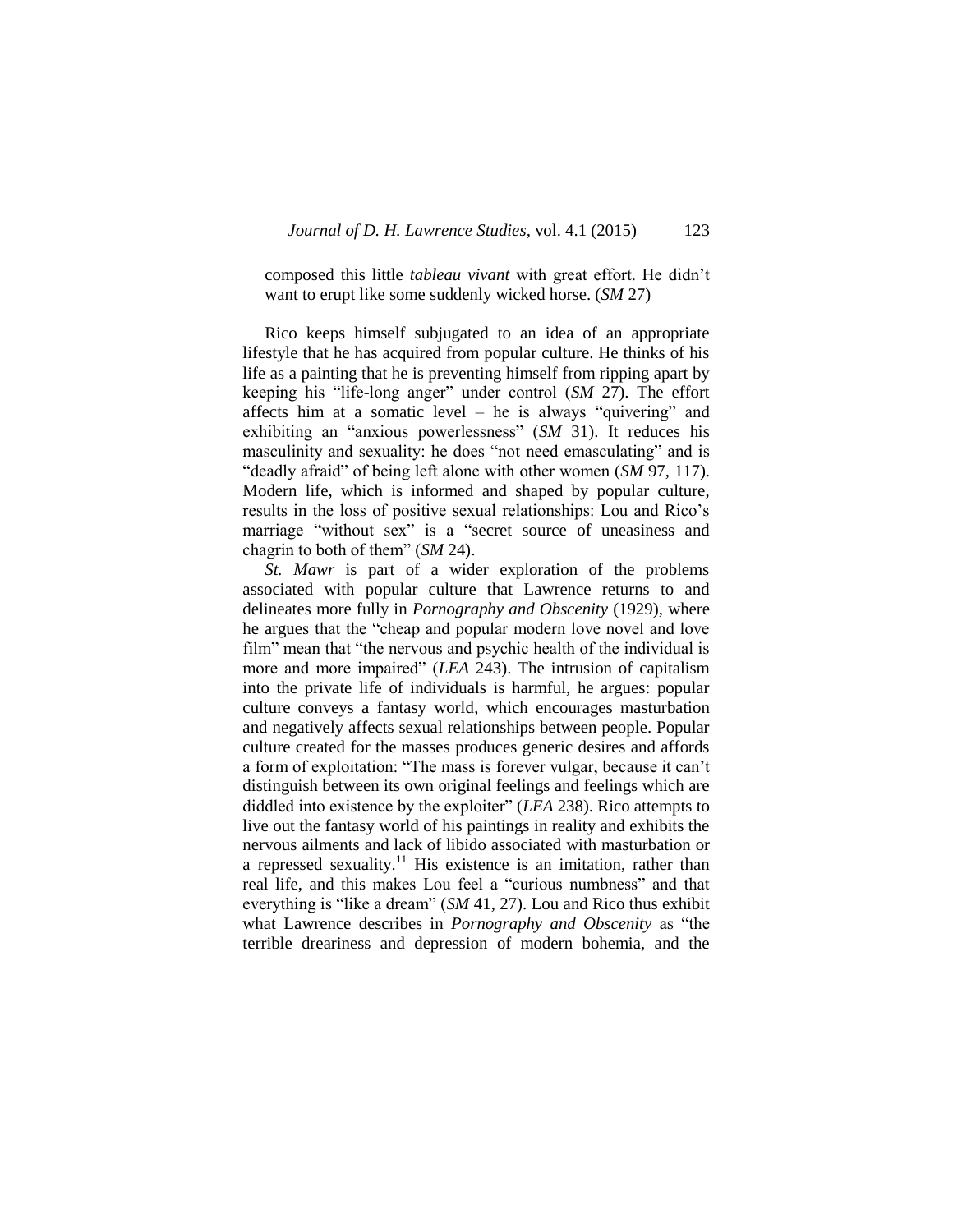inward dreariness and emptiness of so many young people of today" (*LEA* 248).

Lawrence's attempts to philosophise the effects of art on the body have been read by Anneleen Masschelein as an influence on Gilles Deleuze and Félix Guattari's negotiations with psychoanalysis, $^{12}$  but the relationship between Lawrence's thought and Frankfurt School Critical Theory remains relatively undiscussed.<sup>13</sup> Anne Fernihough has touched on the "surprising parallel" between Lawrence and "the philosophers of the Frankfurt School, particularly Adorno", arguing that they share a Marxist interest in the organic and anti-capitalistic, anti-technology philosophies.<sup>14</sup> Examining the effects of popular culture on Rico through Adorno's writing, we can see why, in Poplawski's words, Rico "cannot truly be an artist because he cannot truly be – he lacks the creative life-being necessary to creative art-seeing".<sup>15</sup>

For Adorno, as for Lawrence, popular art forms can have an effect on the body. Adorno identifies controlling or emasculating effects in the structure of popular cultural forms. Writing in 'Perennial Fashion – Jazz', which was published with other essays in *Prisms* (1967), Adorno sees popular music as:

the mechanical reproduction of a regressive moment, a castration symbolism. 'Give up your masculinity, let yourself be castrated,' the eunuchlike sound of the jazz band both mocks and proclaims, 'and you will be rewarded, accepted into a fraternity which shares the mystery of impotence with you, a mystery revealed at the moment of the initiation rite'.<sup>16</sup>

For Adorno, repetitive structures that can be easily remembered or forgotten produce regressive listening, or a docile sort of listening, that is an act of consumption rather than critical engagement. The music encourages listeners to appreciate it by promising social acceptance from others who enjoy it. The repetitive structure of the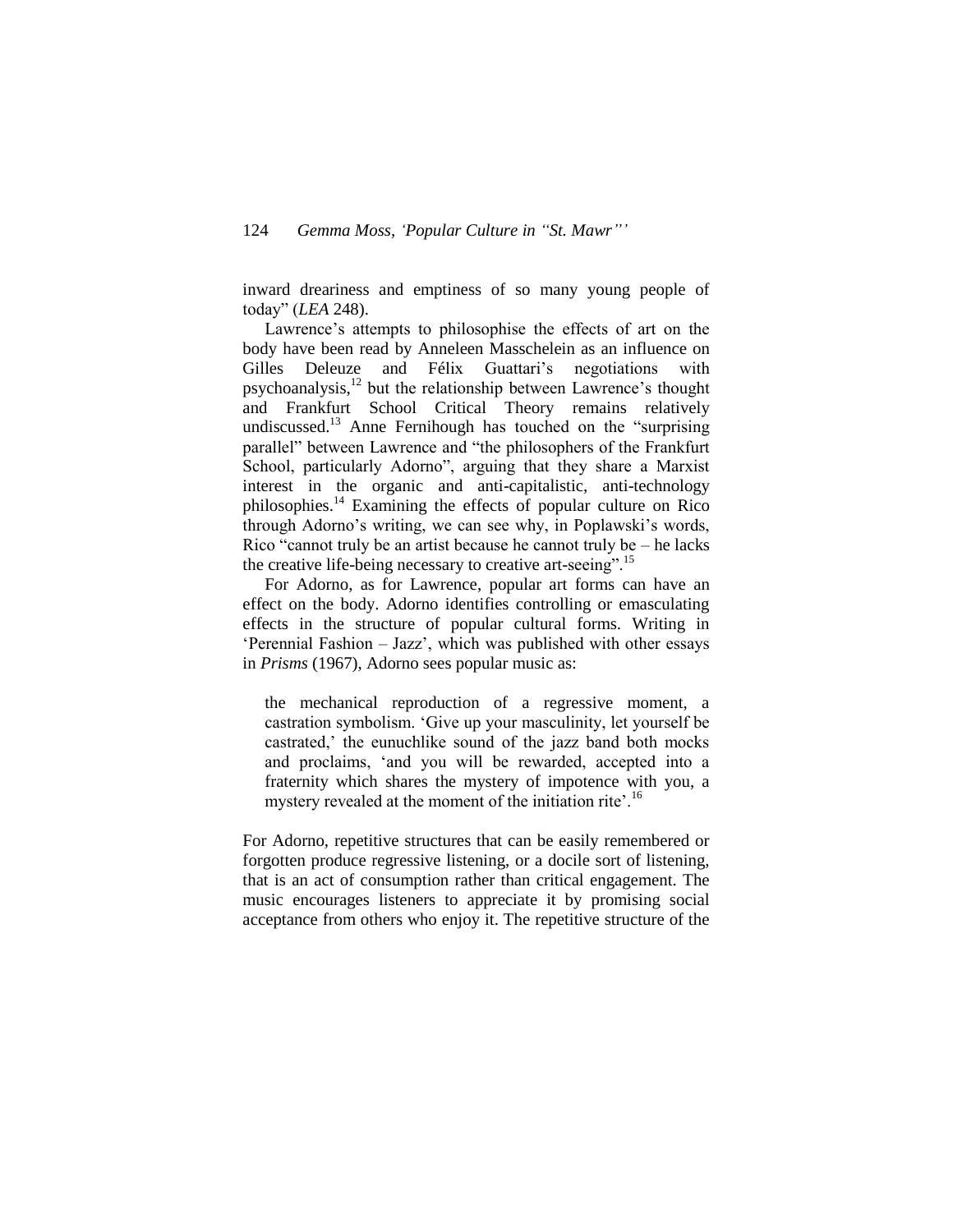music thus replicates the homogenised subjects that this process produces.

The regressive behaviour produced by art that is easily absorbed, without thought or engagement, means that Rico uses his energy attempting to conform to a fashionable yet superficial lifestyle, constructing his life like a "pretty-picture" instead of considering possible alternatives (*SM* 27). For F. R. Leavis, Rico is "representative" of the problems with modern life and incapable of being "anything but superficial".<sup>17</sup> This superficiality results from Rico's emulation of popular culture, which is embodied in the paintings he produces. That he is a painter – specifically of superficial, popular paintings – is significant, because he deals primarily in surfaces and outward appearances. The adjectives "wonderful" and "marvellous" (*SM 27*), which he applies to his paintings, echo the empty, hyperbolic praise Rico is presumably accustomed to receiving, that imparts nothing of substance or critical interest about their value other than the ease with which they can be admired and assimilated. Rico lacks the capacity to think of his own paintings, and thus his own life, except in the terms used by others. He attempts to reproduce in reality the idea that has been imposed upon him by popular notions of what life should be, enticed by the (unfulfilled) promise of social acceptance: although "They wanted to fit in", Lou and Rico do not "quite belong" anywhere (*SM* 23). They must be content with surface appearances: "Hence the little house in Westminster, the portraits, the dinners, the friends, and the visits" (*SM* 23).

Lawrence's text offers something in addition to Adorno's argument in 'Perennial Fashion – Jazz' about how popular culture affects individuals. Adorno's approach is informed by psychoanalysis and Lawrence had reservations about psychoanalytic theory. While Adorno focuses on how the structures of artworks are damaging – unconsciously and through form – Lawrence investigates the damaged lives themselves. In his review of psychoanalyst Trigant Burrow's book *The Social Basis of Consciousness* (1927), Lawrence argues that "to fit life every time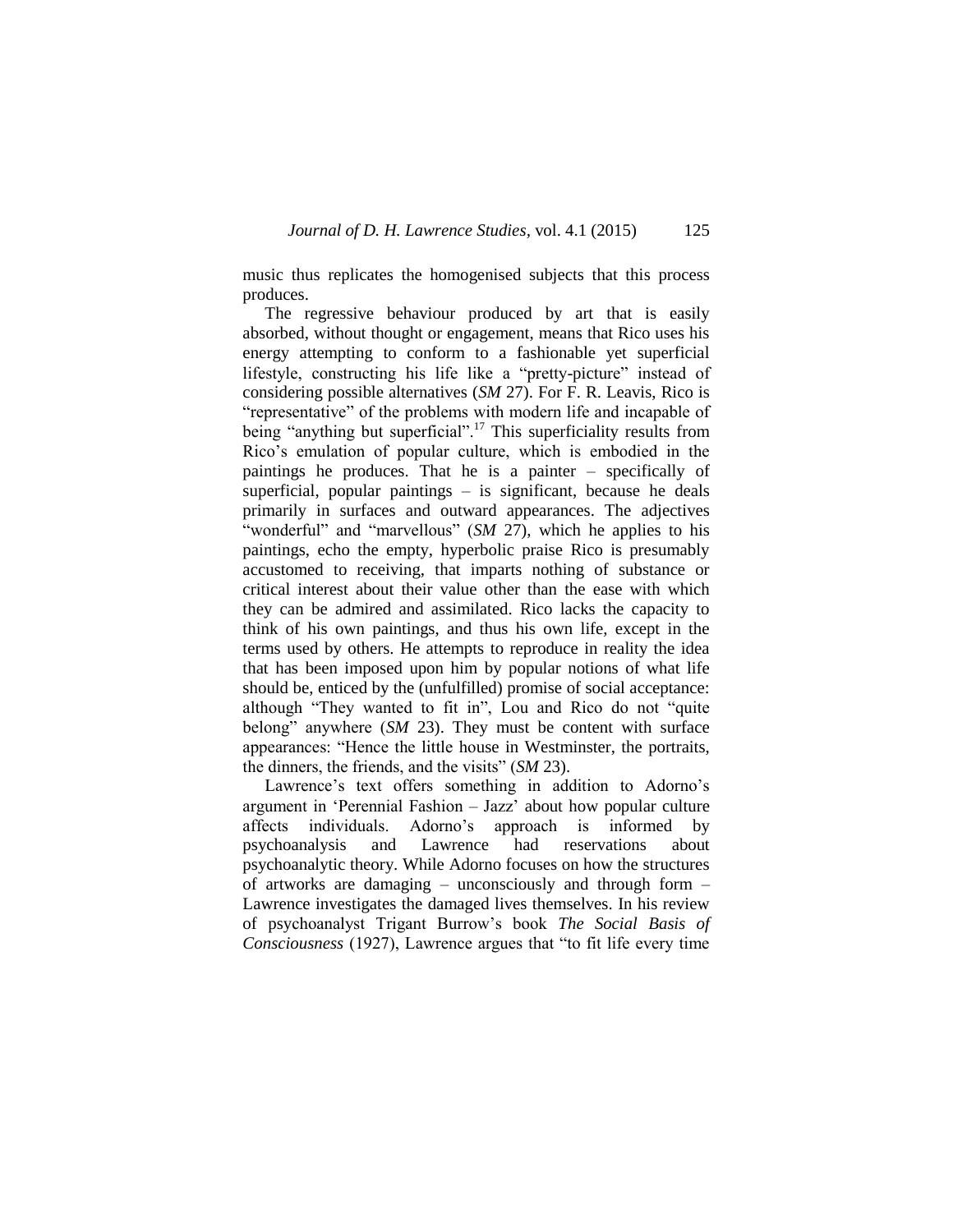to a theory is in itself a mechanistic process" (*IR* 331). For Lawrence, it is how consumer culture and commodity fetishism affects specific individuals differently, and their relationships with each other, that is significant. *St. Mawr* explores the different ways a capitalist society structured around ownership and domination manifests itself: in relationships between people – and with animals – that are based around control and money. Lou's initial response to St. Mawr's beauty is the desire to own him and so she buys him. Lou and Rico's marriage is not a partnership but a battle, "a curious tension of will" in which "each was curiously under the domination of the other" and "As soon as one felt strong, the other felt ill" (*SM* 24). Lou believes everybody knew "how completely [Rico] was mastered" by her (*SM* 21).

Economic and material issues have a central role in *St. Mawr*, since Lou comes to understand that the problems of modernity are due to the "rottenness" of a society where "Production must be heaped upon production" so that mankind can "multiply itself million upon million" (*SM* 80). For Lou, modern life is characterised by imperceptible forces that control and harm people: she perceives humanity as being "ridden by a stranger" – with the potential to be powerful and magnificent like the horse St. Mawr, but violently dominated by invisible forces that hide the damage they inflict, which "Keep the haemorrhage internal, invisible" (*SM* 79). Similarly, for Adorno and Horkheimer economic and industrial modernity has produced an alienated subject: ever more efficient modes of production through the division of labour alienate the individual from the objects labour produces and the standardisation of commodities produces an increasingly predictable consumer response, so that society exists in a state of increasing domination over itself.<sup>18</sup> The continuing success of society's domination over itself is dependent on the imperceptibility of its systems of control to the individual: "Concentration and control in our culture hide themselves in their very manifestation. Unhidden they would provoke resistance. Therefore the illusion … must be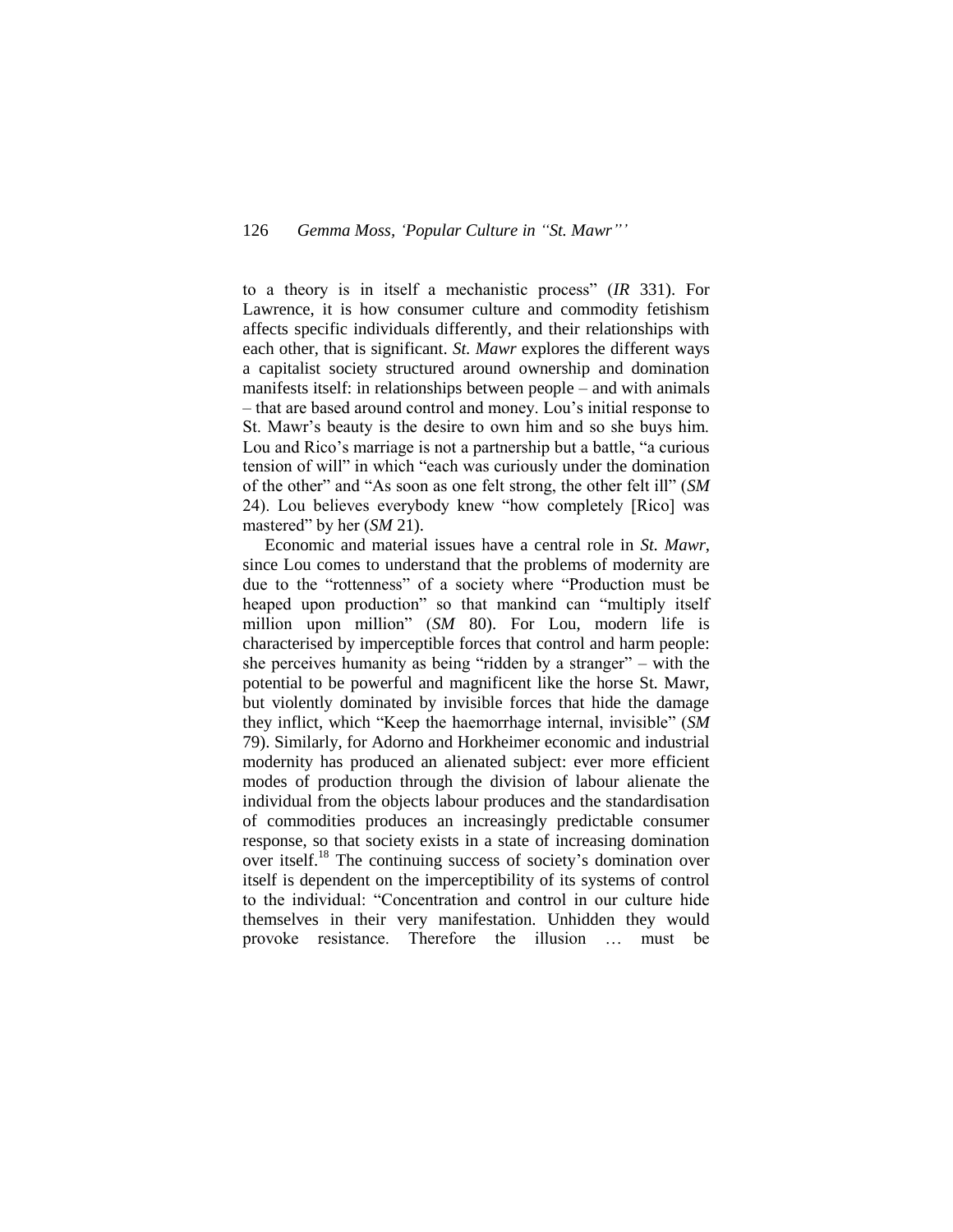maintained".<sup>19</sup> The difficulty of perceiving how mass culture works on people is to have particular significance in the Devil's Chair scene.

*St. Mawr* participates in a wider critique of industrialised modernity that can be seen in Lawrence's writing around this period. The novella was written shortly after 'Pan in America' (1924), where Lawrence describes Pan as "life itself [which] consists in a live relatedness between man and his universe;—sun, moon, stars, earth, trees, flowers, birds, animals, men, everything" (*MM* 164) – but a force that has been absent in human beings since the beginning of the Christian era. In St. Mawr Lou sees and hears the "Great God Pan", or "the god that is hidden in everything" (*SM* 65). For Lou, when St. Mawr "reared his head and neighed from his deep chest, like deep wind-bells resounding, she seemed to hear the echoes of another, darker, more spacious, more dangerous, more splendid world than ours, that was beyond her" (*SM* 41). St. Mawr causes Lou to acknowledge the "triviality and superficiality of her human relationships" (*SM* 31). Every man she has known is a disappointment in comparison, "a sort of  $-$  pan-cake" rather than the Great God Pan (*SM* 63). The horse St. Mawr is antithetic to modern humanity, since he represents a pure, active form of life from which people have become alienated. Rico, who is the anxious and subjugated victim of a vacuous consumer culture, is a demonic force for the horse. When Rico attempts to mount him, St. Mawr "jumped away as if he had seen the devil" (*SM* 68). For Lou, St. Mawr's mistrust of Rico is the greatest evidence that the world of popular culture that Rico exemplifies and inhabits is not just dull or empty: it is dangerous and evil.

The emphasis Lawrence places on how popular culture encourages the uncritical acceptance of surfaces and outward appearances encourages a close reading of the Devil's Chair scene that notes the significance and timing of a popular tune. During the group excursion to the Devil's Chair, "which crowned the moorlike hills looking into Wales" (*SM* 67), St. Mawr unexpectedly rears up. Usually critics consider, as Keith Sagar does, that "St. Mawr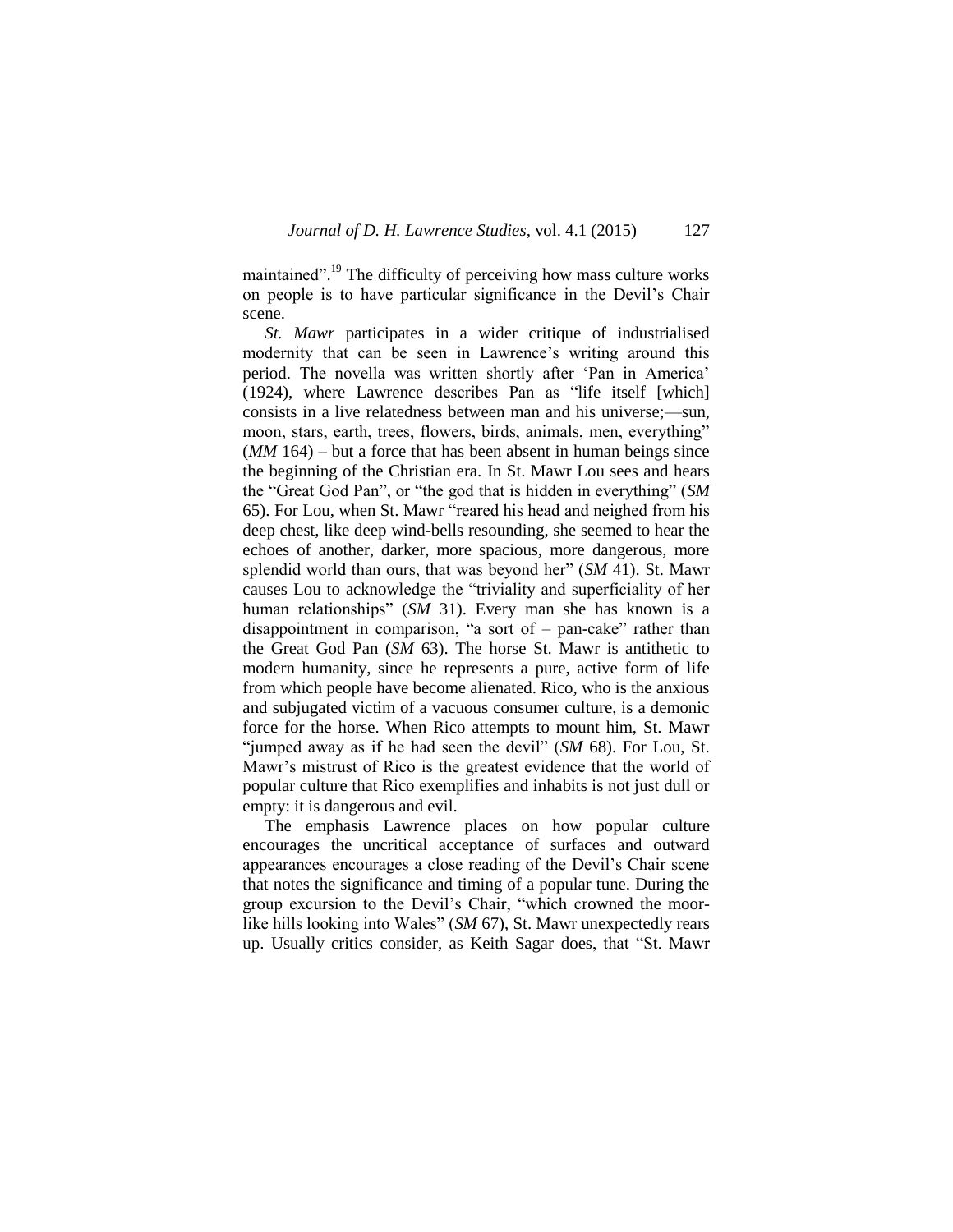had in fact reared at an adder that had been killed that morning with stones".<sup>20</sup> Lou does see a dead snake when she begins to ride for help after Rico is injured, and this appears to be a logical explanation for St. Mawr's behaviour: the dead snake is a fairly transparent symbol for the damage done to nature. But being satisfied with surfaces and what is obvious is not enough: Lawrence has shown the dangers of appearances and a lack of independent thought in the prelude to this scene, through Rico's thoughtless acceptance and consumption of popular ideas. While the snake provides, after the event, a convenient excuse for his behaviour, St. Mawr rears specifically "At that moment" when Fred whistles a "new dance tune" for the second time:

They were riding along one of the narrow little foot-tracks ... Lou, from a little distance, watched the glossy, powerful haunches of St. Mawr swaying with life, always too much life, like a menace. The fair young man was whistling a new dance tune.

"That's an awfully attractive tune," Rico called. "Do whistle it again, Fred, I should like to memorise it."

Fred began to whistle it again.

At that moment, St. Mawr exploded again, shied sideways as if a bomb had gone off, and kept backing through the heather.  $(SM 75–6)$ 

The tune is the blasphemy of popular culture against nature. For Adorno it is the repetitive structure of musical forms that produces regressive behaviour and, similarly, it is the repetition, the insistence of the tune again, that provokes the reaction from the horse, who "shie[s] sideways", trying to get away from the party. Rico is crushed as he pulls St. Mawr over backwards and Fred gets "a kick in the face" (*SM* 76).

Both the tune and the location are important in this scene. In 'The Spirit of Place' (1918), Lawrence writes of "some subtle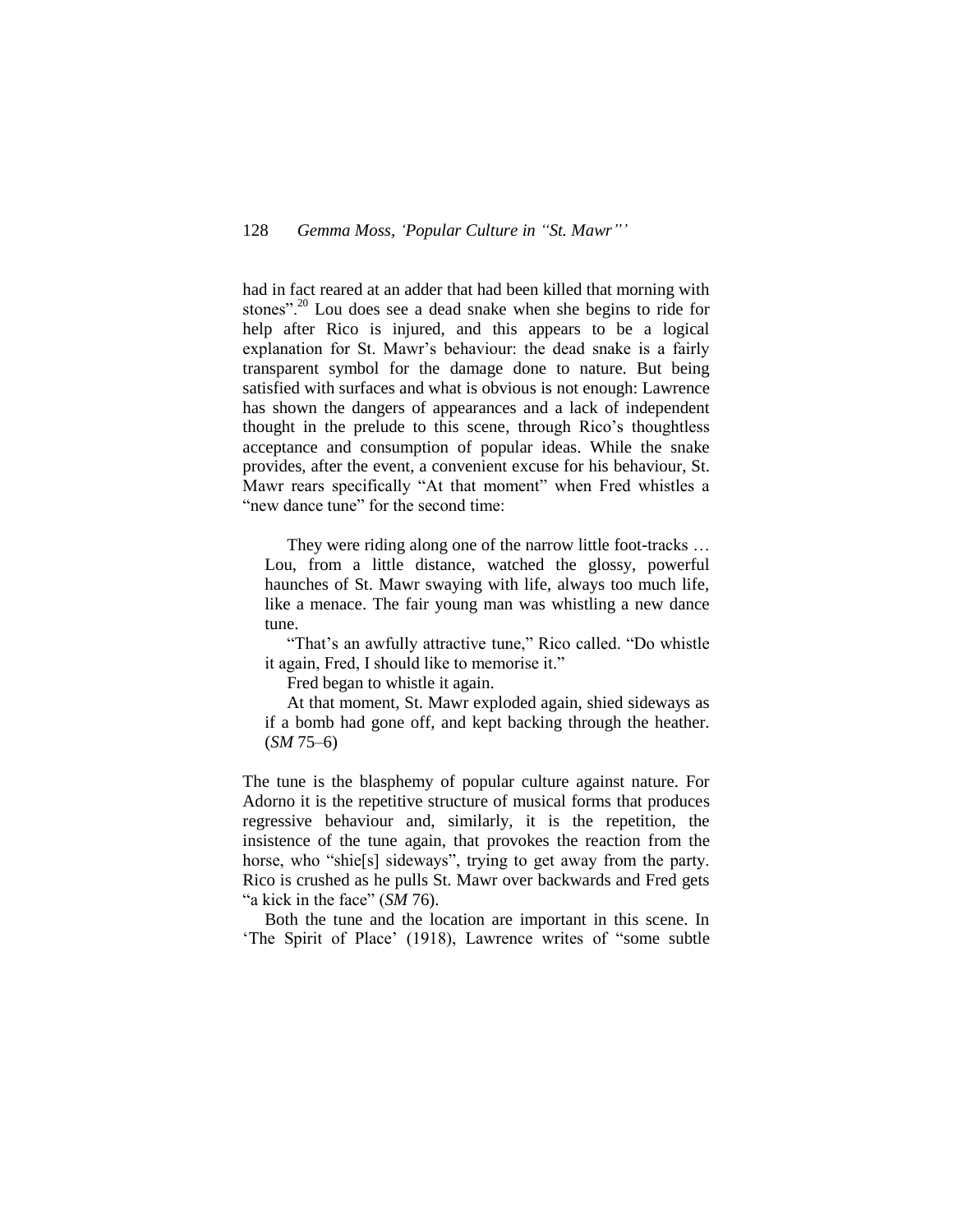magnetic or vital influence inherent in every specific locality", or a special connection between creatures and the land (*SCAL* 170). Wales is St. Mawr's native land and the location at the Devil's Chair – the Stiperstones ridge in Shropshire, a liminal space near the Welsh borders  $-$  is "one of those places where the spirit of aboriginal England still lingers" (*SM* 73). St. Mawr reacts to the intrusion of popular culture into his homeland and its spirit of place. It is at the very moment that Fred begins whistling the tune again, and in that very place, that St. Mawr "exploded" (*SM* 76). This puts an end to the tourism of the area by the party, which includes the Manby girls, who are so similar they are barely differentiated, and Fred, who is just a "fair young man" (*SM* 75). These people are the damaged and damaging products of the culture industry, convinced that these days are the "best ever", having completely succumbed to what is expected of them in society: to consume, fit in and "have a good time" (*SM* 74). Rico and the Manbys are the kind of people that Adorno and Horkheimer gesture to when they say "culture now impresses the same stamp on everything" and "'the culture industry as a whole has molded [people] as a type unfailingly reproduced in every product".<sup>21</sup> St. Mawr's behaviour registers the profanity of their presence and their inane utterances, and the repetition of the repetitive dance tune is the final straw.

Following the Devil's Chair incident Lou has an apocalyptic vision of a world full of evil, inhabited by cruel, alienated individuals. The incident rouses an ancient understanding in Lou, of the kind Lawrence describes as necessary in *Fantasia of the Unconscious* (1922): "We've got to rip the old veil of a vision across, and find what the heart really believes in", to return to an ancient consciousness last seen in the "great pagan world", in which "men lived and taught and knew, and were in one complete correspondence over all the earth" (*PFU* 65, 63). For Lou the world is overrun with "the mysterious potency of evil" and she craves a way of living where people could "get their life straight from the source" (*SM* 61, 79). She rejects a life where she "would go on rattling her bit in the great machine of human life" with an "amiable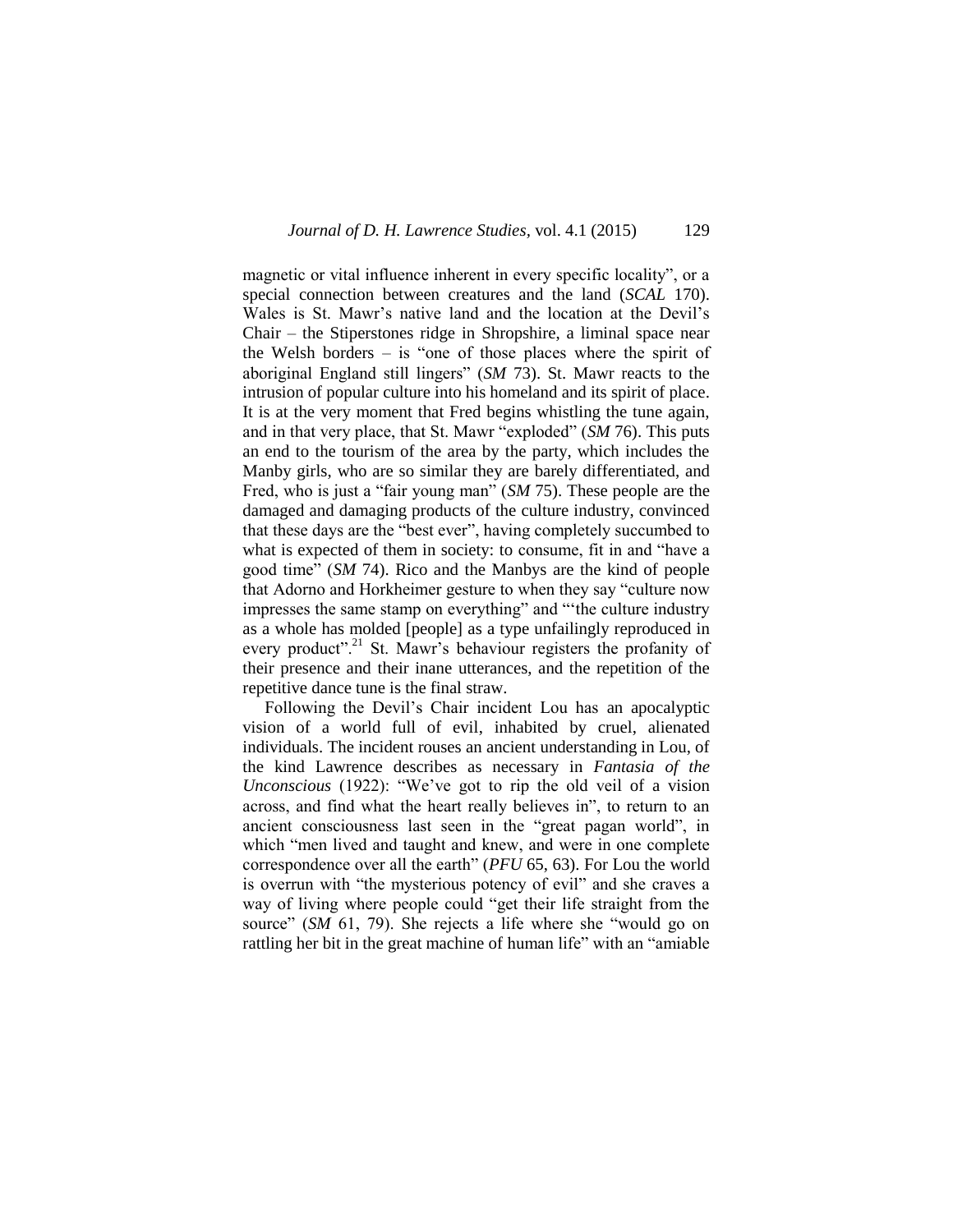machine" for a husband (*SM* 94). The description of life in mechanistic terms recognises that industrial society is altering not just surroundings but people as well, making their lives "a rattling nullity" (*SM* 94). That Rico is an "amiable machine" points to the standardisation of people as well as the products they consume. $^{22}$ 

Through the experience at the Devil's Chair, Lou comes to a conclusion similar to that of Adorno and Horkheimer, for whom "the enlightened earth radiates disaster triumphant" and society is "alienated from itself".<sup>23</sup> But *St. Mawr* gives us a possibility that Critical Theory, and especially Adorno, does not allow. The potential for individuals to be awakened to the problems of modernity and resist its trajectory is kept open. For Adorno it is not possible to consciously resist systems of domination because they are imperceptible to the individual. Resistance must come from dialectical thinking or be at the unconscious level of form in art. Adorno is critical of the novel's ability to articulate useful resistance to the trajectory of modernity, for instance in the 'Dedication' to *Minima Moralia,* where he speaks of "those novelists" who "make people who are no more than component parts of machinery act as if they still had the capacity to act as subjects". $^{24}$ 

Lawrence's text avoids this criticism since the form of *St. Mawr*  is integral to how it explores these problems. Although the Devil's Chair scene is the dramatic peak, the novella does not end there. There is more to life, Lawrence suggests, than the traditional novel form allows. For Booth, the form of *St. Mawr* only reflects contemporary subjectivity: "The uncertainty of the reader over the direction of the text when reading *St. Mawr* … reflects the crisis in reading the world of late colonialism".<sup>25</sup> Yet the form of the novella does more than reflect the fragmented experience of modern life; more than show Lou coming to realise the "rottenness" of society. A reader can also be alerted to the problems of modern life by careful attention to the significance of the popular culture, rejecting the easy answer that it is the snake that causes St. Mawr to rear and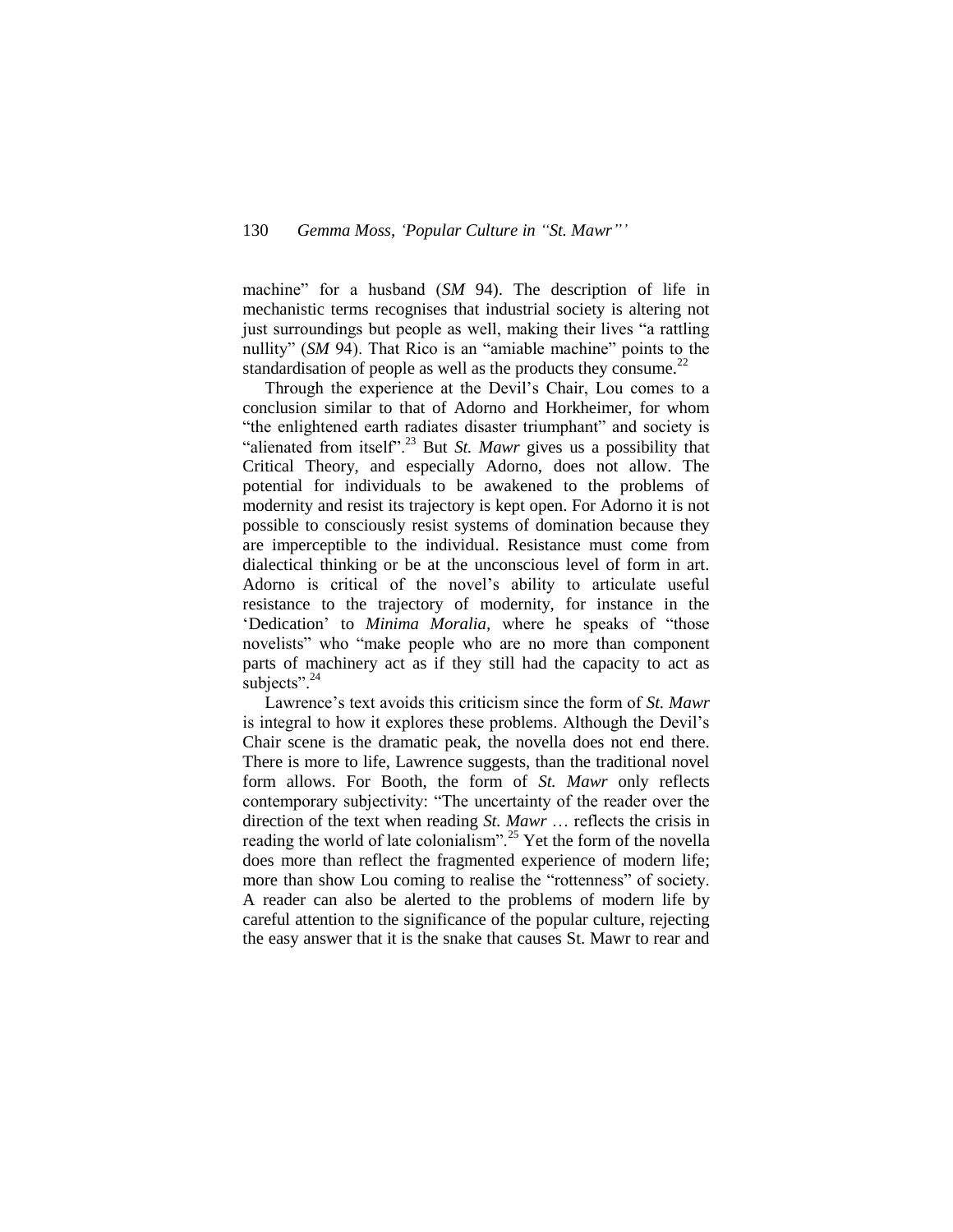noticing instead that it is the "new dance tune" (*SM* 75). The form thus actively recruits readers to notice the regressive behaviour promoted by popular culture, so that they too can have an awakening similar to Lou's. What follows shows that Lawrence is considering not only that it *is* possible to become aware of the problems in modern society but *how* it is possible to act afterwards and attempt alternative ways of living.

After the events at the Devil's Chair, the novella explores the world and the culture industry through the lens of Lou's heightened awareness of its problems. She comes to recognise mass production as the central evil in society and wants to escape the mechanical nature of capitalist production. She realises this is what she participated in during her life in Westminster and through "the money she spent to buy St. Mawr" (*SM* 138), and she decides to travel to Texas with Mrs Witt. In Texas, she links industrial production to art and culture by comparing the ranch to a film-set, identifying that both are efficiently produced in order to raise capital. She feels alienated in Texas because "she could not stand this sort of living in a film-setting, with the *mechanical* energy of 'making good', that is, making money, to keep the show going" (*SM* 132, emphasis added). Mechanical reproduction and mass culture is a key concern in Lawrence's novella and it becomes so to Frankfurt School philosophy. Lawrence offers a critique of popular culture that also becomes a central tenet in Walter Benjamin's essay 'The Work of Art in the Age of Mechanical Reproduction' (1936), which discusses the impact of increasing efficiency in modes of production and the development of cinema.<sup>26</sup> For Benjamin, "even the most perfect reproduction of a work of art is lacking in one element: its presence in time and space, its unique existence at the place where it happens to be".<sup>27</sup> Like Benjamin, Lou recognises the emptiness and insufficiency of cinema; the ranch is "like a cinematograph: flat shapes, exactly like men, but without any substance of reality, rapidly rattling away with talk, emotions, activity, all in the flat, nothing behind it" (*SM* 131). For Lou life on the ranch and the production of a film are both part of the pursuit of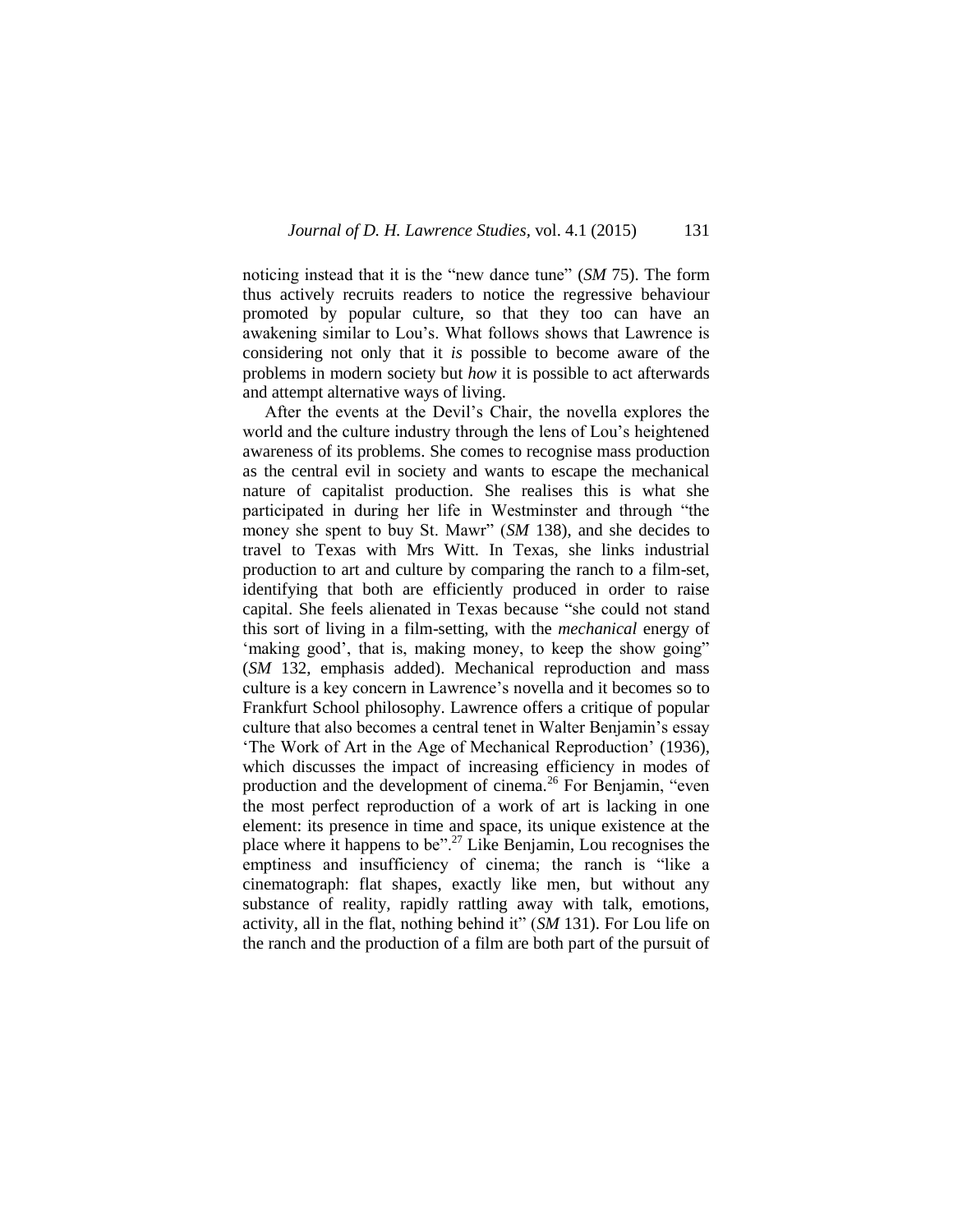money that she finds "so meaningless" and "so artificially civilised" (*SM* 131).

With the ranch like a film-set, the world and popular culture are becoming undifferentiated for Lou. She notices what Adorno and Horkheimer claim when they say: "The whole world is made to pass through the filter of the culture industry"; when "all mass culture is identical", "the lines of its artificial framework begin to show through".<sup>28</sup> This is increasingly true for Lou as the story progresses: even the cowboys are "just as self-conscious as Rico" and, although the ranch-boys lead a "hard, hard life, often dangerous and gruesome", mass culture has left its imprint on their minds; "film-psychology" has changed the way they think and "inwardly they were self-conscious film-heroes" (*SM* 131). Lou is left "scared at the emptiness of it all"  $(SM 131)^{29}$  At times, the falsity of social life makes Lou feel as though she doesn't exist at all. She declares to the riding party on the hill: "'We don't exist'" (*SM* 74). Later, she elaborates: "'I feel so unreal, nowadays, as if I too were nothing more than a painting by Rico on a millboard. I feel almost too unreal even to make up my mind to anything'" (*SM* 115). Although Lou expresses feelings of unreality earlier in the novella, at this point she makes the connection (although not necessarily consciously) between popular culture and the destruction of her sense of self.

The erosion of subjectivity is what Adorno finds troubling in Schoenberg's music and what Lawrence's text avoids. When Lou feels as though she does not exist, she is close to what Adorno claims is achieved by Schoenberg's twelve-tone row, which is the complete obliteration of difference, individuality and subjectivity itself:

The new ordering of twelve-tone technique virtually extinguishes the subject. The truly great moments in late Schoenberg have been attained despite the twelve-tone technique as well as by means of it – by means of it because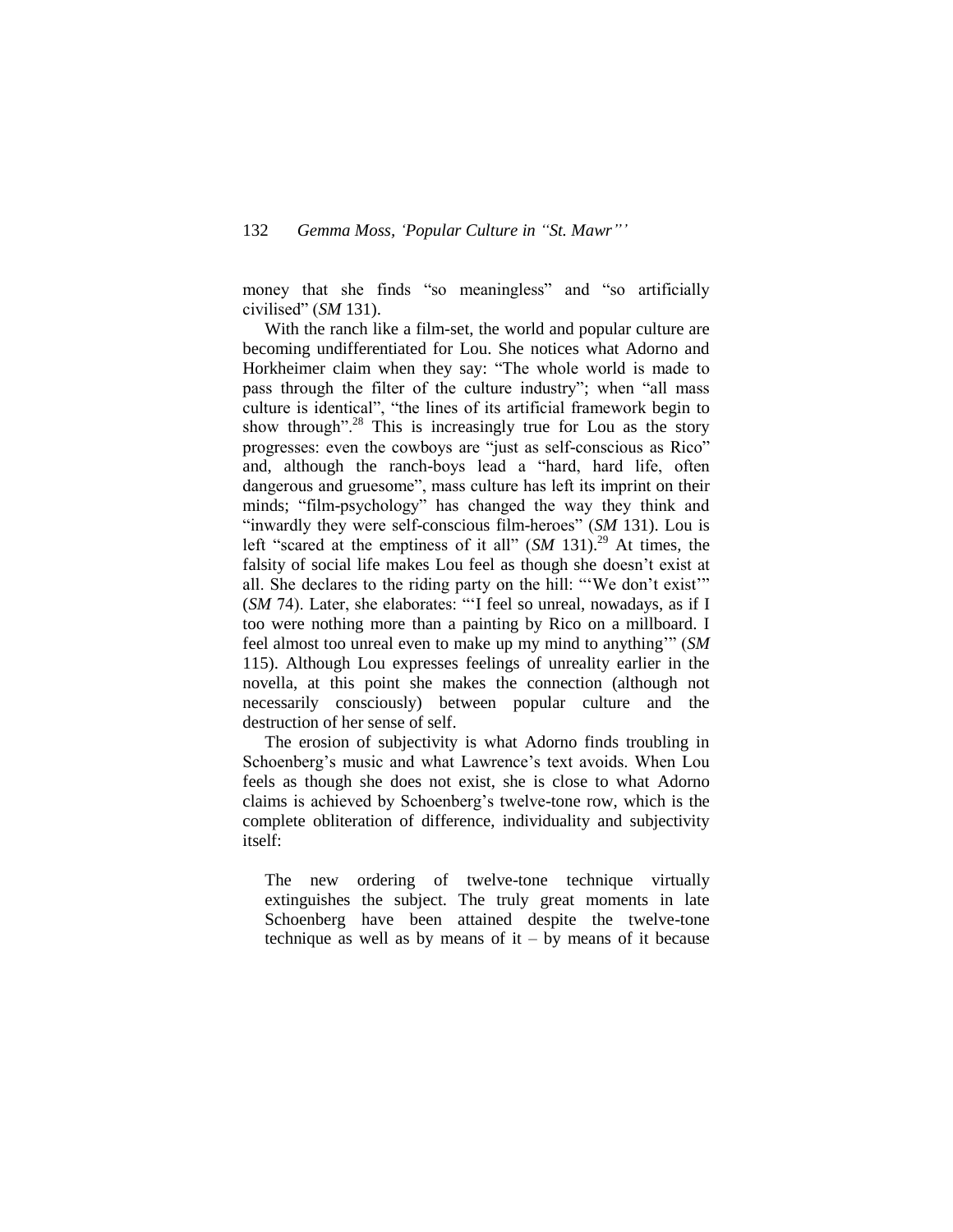music becomes capable of restraining itself coldly and inexorably, and this is the only fitting position for music following its decline; and despite twelve-tone technique because the spirit which thought it out remains sufficiently in self-control to penetrate repeatedly the structure of its technical components and to cause them to come to life, as through the spirit were ready, in the end, to destroy, catastrophically, the technical work of art. $30$ 

Schoenberg's music threatens to destroy the idea of composition because the twelve-tone rows are pre-decided material which the composer can only organise in different ways. The technique removes much compositional choice by limiting any freedom over note selection, subjecting the notes to a system that is just as complete in its control as functional harmony. This virtual extinguishing of the subject is valuable because it reveals the true condition of modern subjectivity that is hidden by mass culture. In *St. Mawr*, it is the poster-girl of the culture industry, Flora Manby, who threatens the extinguishing of the subject when she offers to castrate or kill St. Mawr, depriving him either of the virile source of his active life or life itself, while Lou feels as though her very life and self are unreal, having been extinguished by living in an oppressive environment.

Through Lou's awakening to the problems of modernity, Lawrence is able to offer the prospect of the possibility of a change for the better. The journey that Lou takes is emotional and intellectual as well as geographical. She gradually acknowledges the limitations and lack of fulfilment offered by money and a society comprised of rootless, drifting individuals. She retreats to the Mexican ranch to get away from what other people call life, specifically modern entertainment and modern sex: "Wriggling half-naked at a public show, and going off in a taxi to sleep with some half-drunken fool who thinks he's a man" (*SM* 153). The socially accepted physical action associated with music – wriggling in small, restricted movements like a helpless, semi-naked creature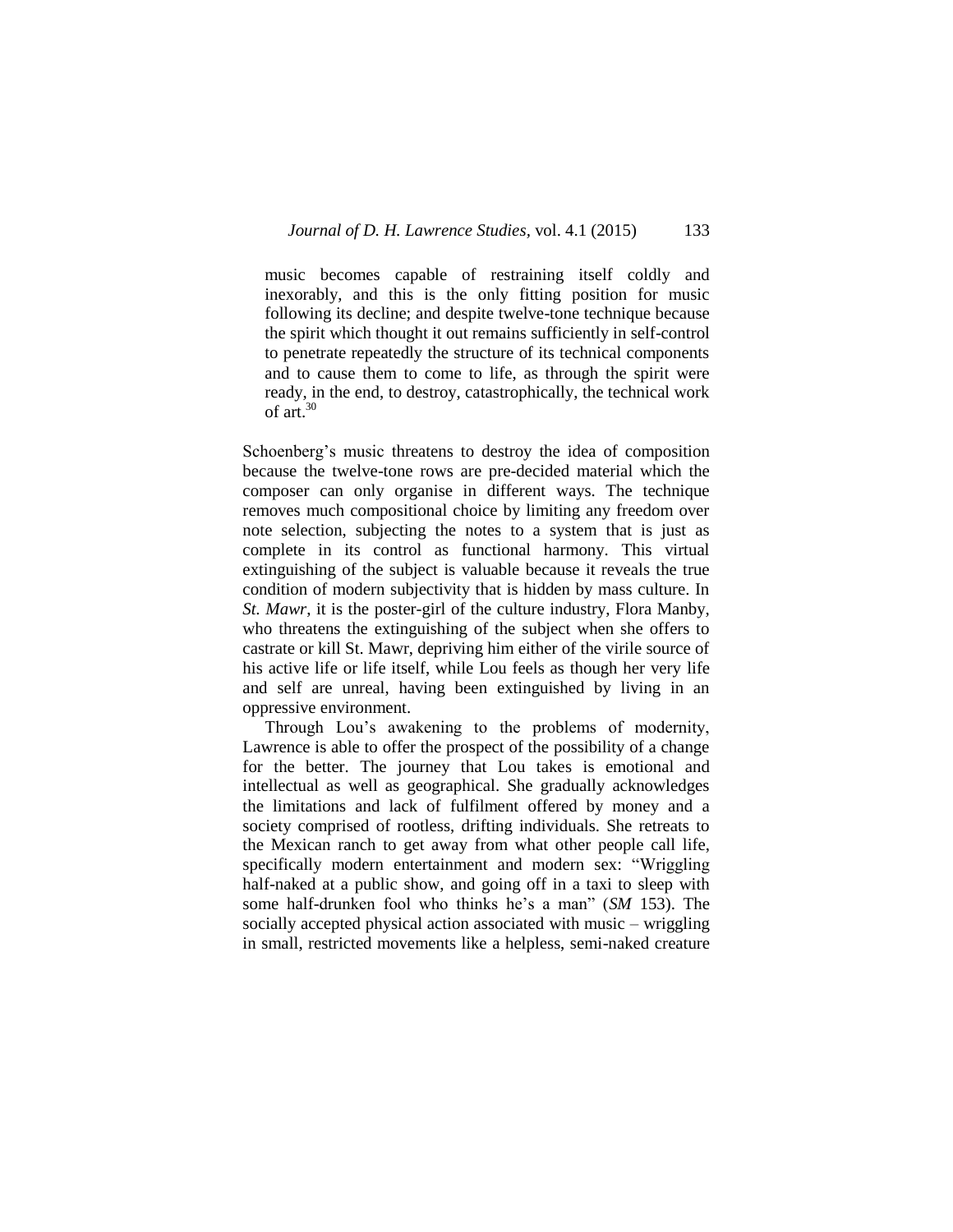#### 134 *Gemma Moss, 'Popular Culture in "St. Mawr"'*

attempting to free itself – replicates the music's restraining, entrapping qualities. Dancing is merely the feeble expression of unfreedom, and modern masculinity is completely lacking. Pan and the force of nature do not just provide a contrast for the emptiness of modern life they are the only hope for something better. The only option for Lou is withdrawal to parts of the natural world that have not yet been dominated by mass culture and capitalism. This alternative is hard-won and bleak. Lou rejects all human contact apart from her mother and Phoenix's help as a servant. "'As far as people go,'" she says, "'I don't want any more. I can't stand any more" (*SM* 153).

Although Lawrence seems to be about to show us what the complete obliteration of the subject might look like, he has Lou save both St. Mawr and herself. He can then offer us the possibility of an alternative when she buys Las Chivas. Even her retreat from society is premised upon a further purchase. The deeply inimical natural environment of the ranch shows that while people can purchase many things, they cannot conquer all. For any hope for the future, one must go back to the fundamentals of life: the conflict between man and nature. Lou does not find an idyllic natural retreat. The ranch is bleak and unyielding, in conflict with itself as well as its human occupants: "The very flowers came up bristly, and many of them were fang-mouthed, like the dead-nettle … The alfalfa field was one raging, seething conflict of plants trying to get hold" (*SM* 148). It is an "uncaring" place with a history of previous owners who have lost a "fight" with the land, trying and failing to work it for economic productivity (*SM* 146):

She had felt quite assured, when ... the wild water of the hills caught, tricked into the narrow iron pipes, and led tamely to her kitchen, to jump out over her sink, into her wash-basin, at her service. *There!* she said. I have tamed the waters of the mountain to my service.

So she had, for the moment.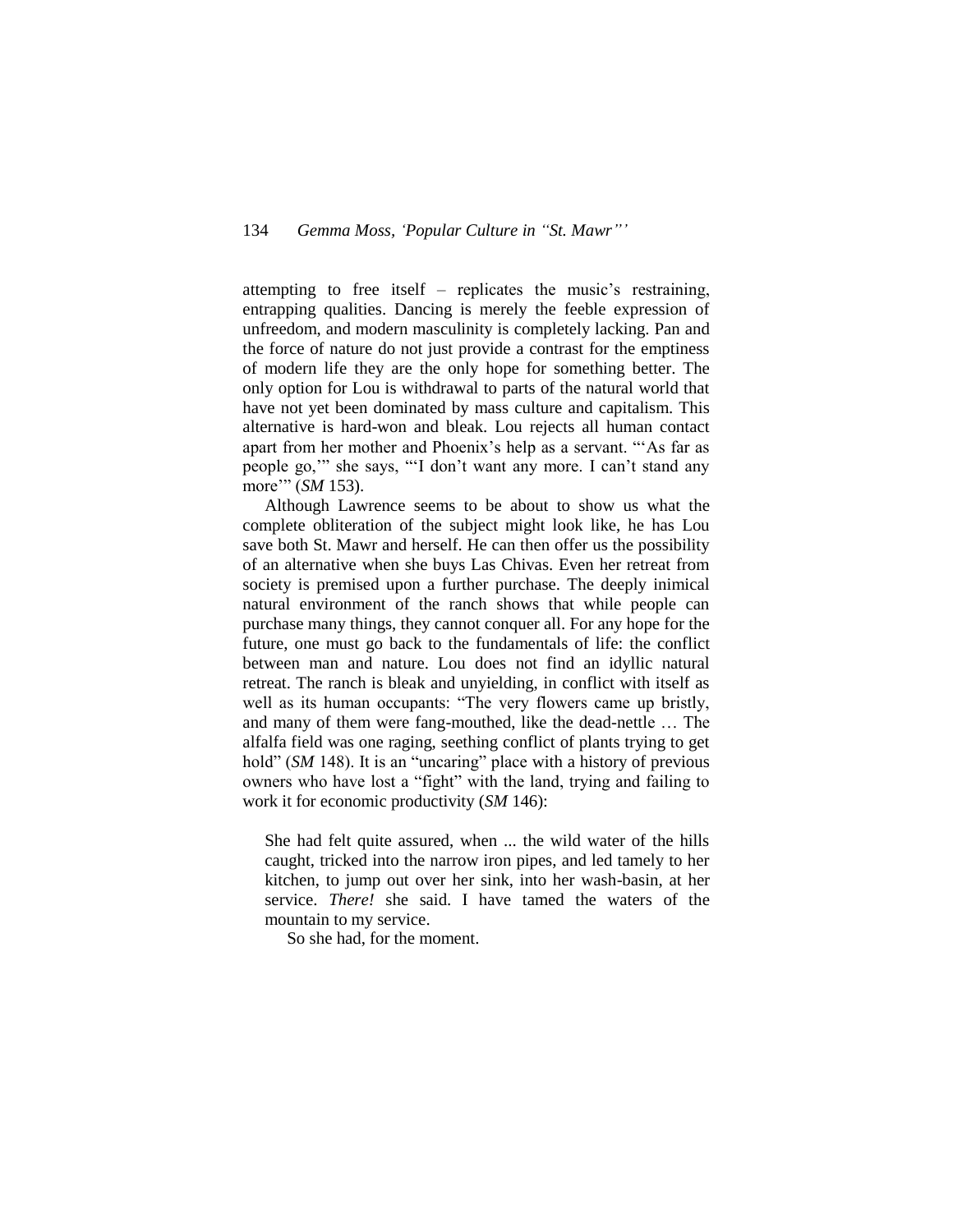At the same time, the invisible attack was being made upon her … the grey, rat-like spirit of the inner mountains was attacking her from behind. (*SM* 147)

It may be difficult to appreciate how there can be any optimism embedded in the violent conflict between man and nature at the ranch. But human relationships offer no recovery or salvation in *St. Mawr*. "The individual", as Lou thinks during her vision, "can but depart from the mass, and try to cleanse himself. Try to hold fast to the living thing, which destroys as it goes, but remains sweet" (*SM*  80). It is only after Lou realises what is wrong with modern life that she can choose to reject it by retreating to her patch of rural wilderness, and even the land only offers conflict. Lawrence's optimism is subtle in the same way as that of Adorno: the people who appear optimistic, like Flora Manby and Rico, are in fact the real pessimists, because they refuse to believe that these days are not "the best ever" (*SM* 74).

Adorno and Horkheimer's *Dialectic of Enlightenment* opens with the statement that "the fully enlightened earth radiates disaster triumphant",<sup>31</sup> leading scholars such as Jürgen Habermas to critique it as an "offensive, materialist theory of society" that is a "deeply pessimistic, wait-and-see philosophy of history aimed at making it through the winter".<sup>32</sup> The same criticism could be made of *St. Mawr* if we consider Lou's retreat to the ranch for the "winter season", as Rico puts it (*SM* 117), as a negative and pessimistic decision. However, *Dialectic of Enlightenment* is about reclaiming some "positive concept of enlightenment",<sup>33</sup> and to do that one must first dismantle the present conception of it to show why it is lacking, and then start again from nothing.

*St. Mawr* enacts this dismantling*.* Lou eventually finds civilisation completely hideous and thinks of "The mean cruelty of Mrs Vyner's humanitarianism, the barren cruelty of Flora Manby, the eunuch cruelty of Rico. Our whole eunuch civilisation, nastyminded as eunuchs are, with their kind of sneaking, sterilising cruelty" (*SM* 96). Society and individuals are so damaged that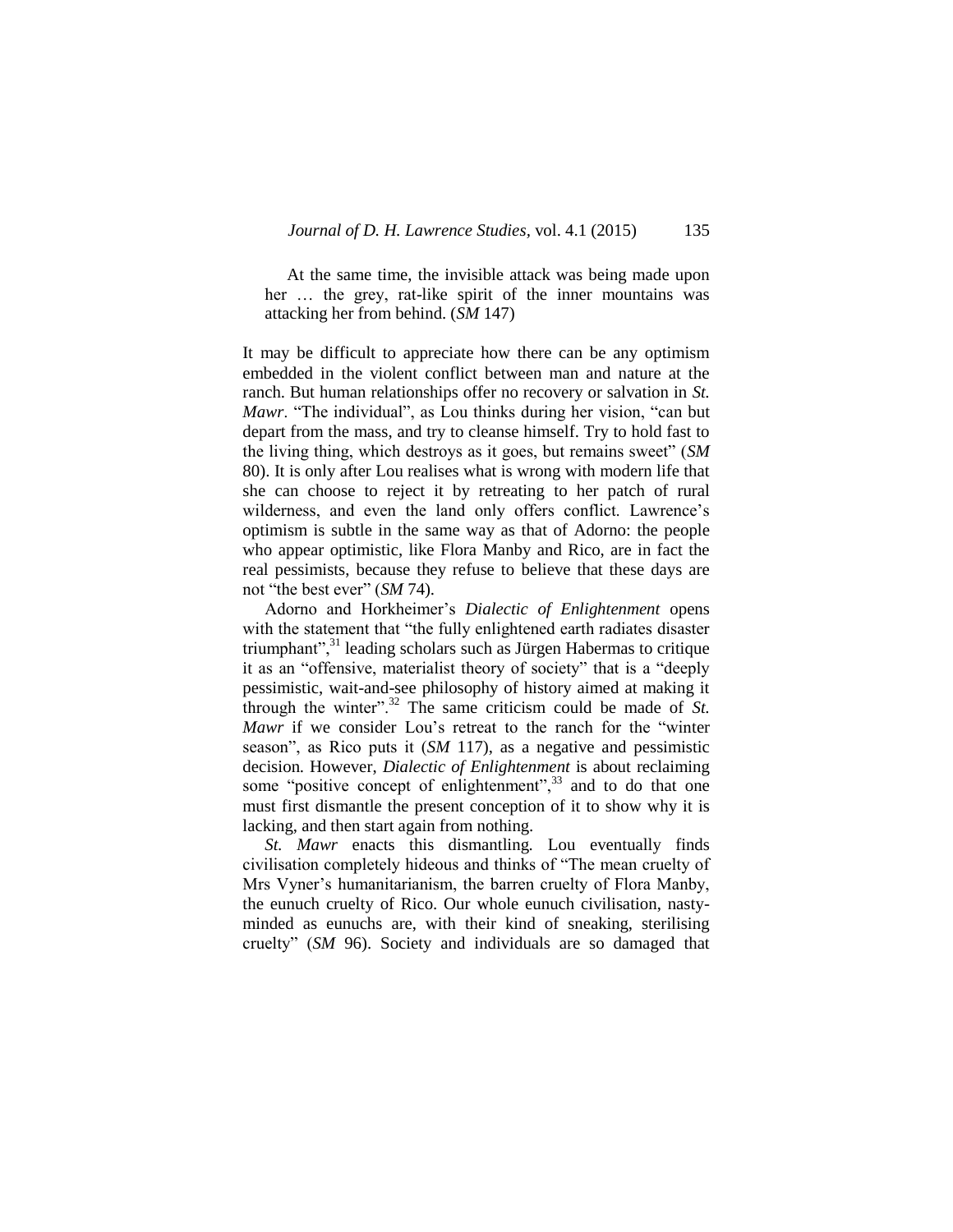supposedly positive categories are negatives: being a humanitarian is wrong in a world where people are mindlessly cruel, because it perpetuates an evil humanity. In *St. Mawr*, Lawrence shows a process of awakening happening to Lou, of the kind he discusses later in his review of Trigant Burrow's *The Social Basis of Consciousness*:

So long as men are inwardly dominated by their own isolation … which after all is but a picture or an idea, nothing is possible but insanity more or less pronounced. Men must go back into *touch*. And to do so they must … utterly break the present great picture of normal humanity: shatter that mirror in which we all live grimacing: and fall again into true relatedness. (*IR* 336)

Difficult as it might be to hold up a mirror to society and show its true, alienated, isolated gruesomeness – as Adorno argues Schoenberg's twelve-tone technique does – this is not enough for any hope for the future. Lawrence pinpoints what is wrong with society in order that something can be done about it. Rather than offering any definite solution, he offers the suggestion that the trajectory of modernity is not inevitable and that individual resistance is possible. It is necessary to retreat from the crushing pace of modernity; to accept the "true relatedness" of the conflict between man and nature (*IR* 336). The final disappointment of St. Mawr on the Texan ranch is important to the alternative that is offered, because it removes him from the privileged space Lou has given him. Even St. Mawr loses his mystery and power, degrading himself by following "at the heels of the boss' long-legged black Texan mare, almost slavishly" (*SM* 132). With St. Mawr revealed as fallible, Lou withdraws to Las Chivas feeling "absolutely broken" (*SM* 154). Yet as Mrs Witt says, being absolutely broken is "a beginning rather than an end" (*SM* 154). The ending of *St. Mawr* offers the possibility of rejecting modernity and starting again.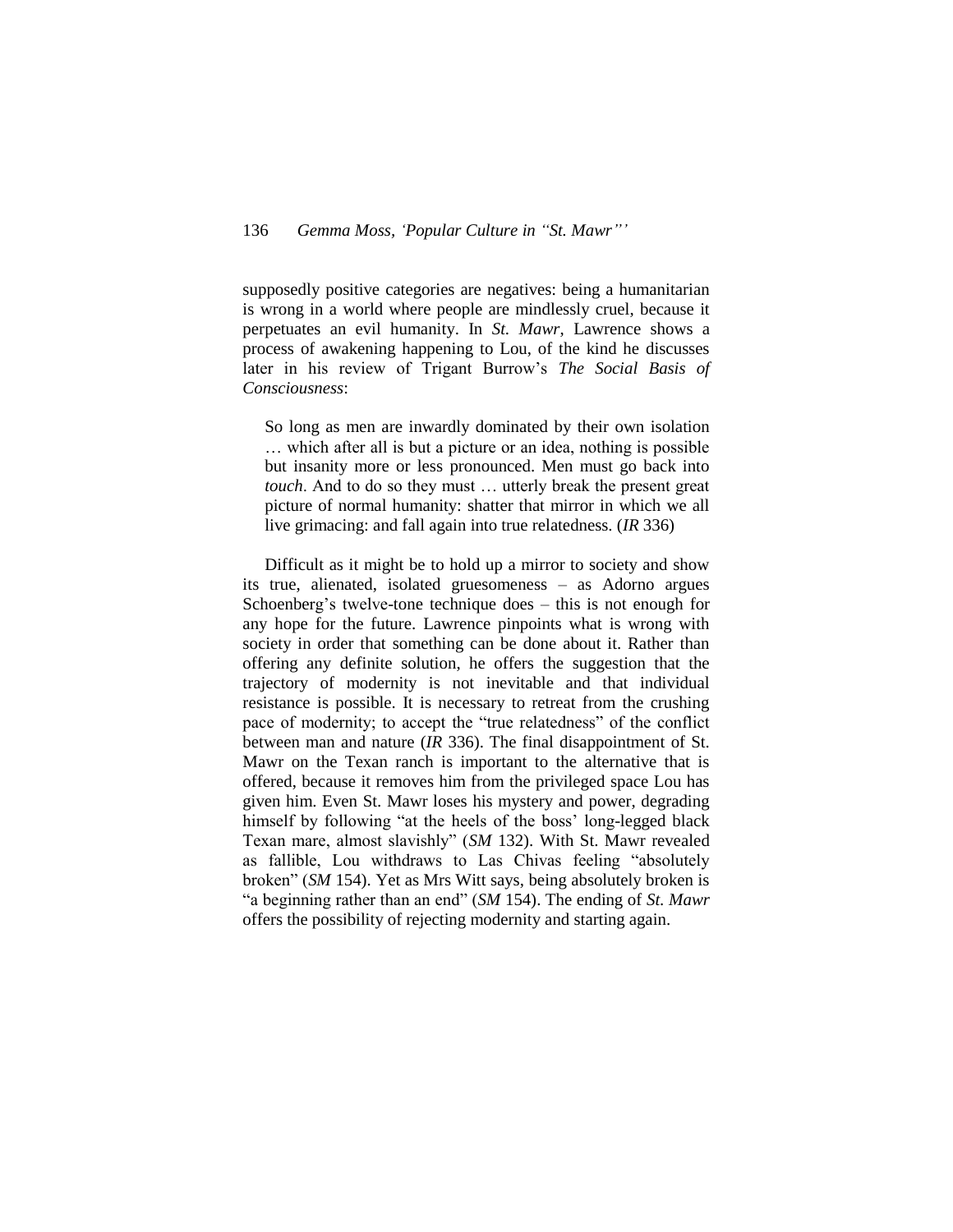$\overline{a}$ 

4 Paul Poplawski, *Language, Art and Reality in D. H. Lawrence's 'St. Mawr': A Stylistic Study* (London: Edwin Mellen Press, 1996), 6.

5 Jack Stewart argues that "Lawrence's animism was … designed to overcome the mental illusion of separateness" that many of his characters feel by offering a connection with something vital: Jack Stewart, 'Flowers and flesh: color, place, and animism in *St. Mawr* and "Flowery Tuscany"', *D. H. Lawrence Review,* vol. 36.1 (2011), 92–113, 92.

6 See T. W. Adorno, *Philosophy of New Music,* trans. Robert Hullot-Kentor (Minneapolis, MN: U of Minnesota P, 2006), 45–6.

<sup>7</sup> Krockel's reading equates tone and image (somewhat vaguely) arguing that Lawrence blurs the boundaries of the self, while Schoenberg blurs traditional tonality by creating dissonance: "Like Schoenberg's disruption of the tonal framework through dissonant tones, Lawrence destabilizes the reality of his narrative, and the individuality of his characters, through overlapping images with each other": Carl Krockel, *D. H. Lawrence and Germany: The Politics of Influence* (New York: Rodopi, 2007), 108.

8 In Adorno's words: "That the row uses no more than twelve tones is a result of the endeavour to give none of the notes, by means of greater frequency, any emphasis which might render it a 'fundamental tone' and thereby evoke tonal relationships … With every new pitch the choice of remaining pitches diminishes, and when the last one is reached there is no longer any choice at all. The force exerted by the process is unmistakable": Adorno, *Philosophy of New Music*, 72–3.

<sup>9</sup> Booth, 'Lawrence in Doubt: A Theory of the Other and its Collapse', 214.

<sup>10</sup> Paul Poplawski, '*St. Mawr* and the Ironic Art of Realization', in *Writing the Body in D. H. Lawrence: Essays on Language,* 

I would like to thank Howard J. Booth for his considerable help in developing this article for publication.

<sup>1</sup> F. R. Leavis, *D. H. Lawrence: Novelist* (London: Chatto & Windus, 1967), 228.

Howard J. Booth, 'Lawrence in Doubt: A Theory of the Other and its Collapse', in *Modernism and Empire*, eds Howard J. Booth and Nigel Rigby (Manchester: Manchester UP, 2000), 197–223, 214.

<sup>3</sup> Jerry Wasserman, '*St. Mawr* and the Search for Community', *Mosaic,* vol. 5.2 (1971), 113–23, 122.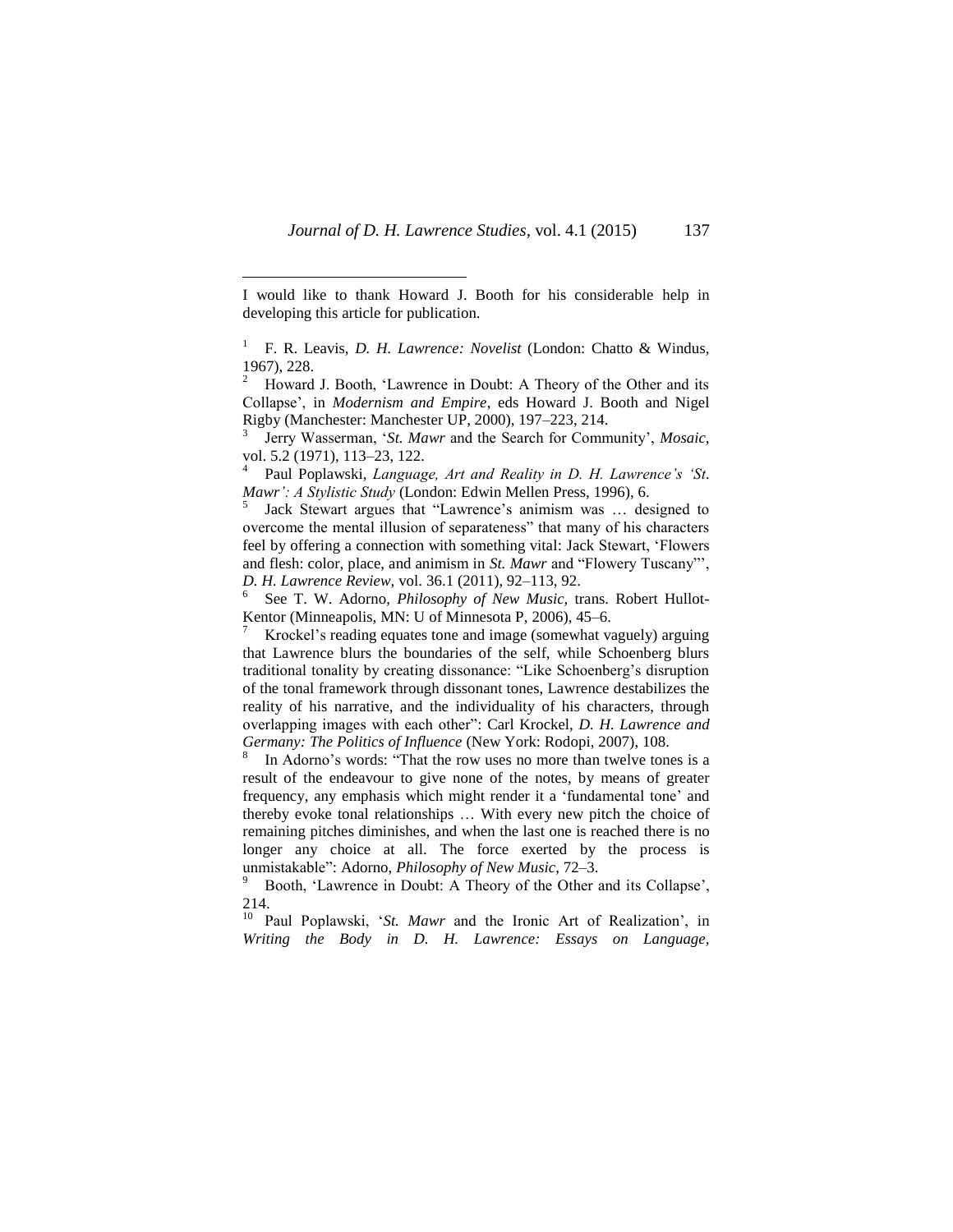$\overline{a}$ 

*Representation, and Sexuality*, ed. Paul Poplawski (Westport, CT: Greenwood Press, 2001), 93–104, 94.

<sup>11</sup> Lawrence's association between a lack of artistic competency and sexual self-control on Rico's part shows the persistence of normative constructions of masculinity from the nineteenth century, as discussed by Herbert Sussman, who explores "the social construction of Victorian manliness ... as self-discipline, as the ability to control male energy and to deploy this power not for sexual but for productive purposes": Herbert Sussman, *Victorian Masculinities: Manhood and Masculine Poetics in Early Victorian Literature and Art* (Cambridge: Cambridge UP, 1995), 11. Thomas Laqueur has discussed the precedent, since the eighteenth century, for considering masturbation as a "sign of something terribly amiss about a person, an institution, or a whole culture", and the connection between masturbation and the desires produced by the "commercial system" in the late-nineteenth and early-twentieth centuries: Thomas W. Laqueur, *Solitary Sex: A Cultural History of Masturbation*  (New York: Zone Books, 2003), 185, 277.

<sup>12</sup> Anneleen Masschelein, "Rip the veil of the old vision across, and walk through the rent": Reading D. H. Lawrence with Deleuze and Guattari', in Stephen Ross, ed., *Modernism and Theory* (London: Routledge, 2009), 23–39, 23.

<sup>13</sup> Paul Poplawski has made connections between Lawrence and Marcuse, arguing that Lou's vision of evil shows that "For Lawrence, as for Freud and Marcuse … the energy of repressed desire … acts as fuel for reactions of hate and anger towards others": Paul Poplawski, *Promptings of Desire* (Westport, CT: Greenwood Press, 1993), 11.

<sup>14</sup> Anne Fernihough, *D. H. Lawrence: Aesthetics and Ideology* (Oxford: Clarendon Press, 1993), 40.

<sup>15</sup> Poplawski, '*St. Mawr* and the Ironic Art of Realization', 94.

<sup>16</sup> T. W. Adorno, 'Perennial Fashion – Jazz', in *Prisms*, trans. Shierry Weber Nicholsen and Samuel Weber (Cambridge, MA: MIT Press, 1982), 129.

<sup>17</sup> Leavis, *D. H. Lawrence: Novelist*, 228.

<sup>18</sup> Adorno and Horkheimer, *Dialectic of Enlightenment*, trans. John Cumming (London: Verso, 1992), 22.

<sup>19</sup> T. W. Adorno, 'On Popular Music', in *On Record: Rock, Pop and the Written Word,* eds Simon Frith and Andrew Godwin (London: Routledge,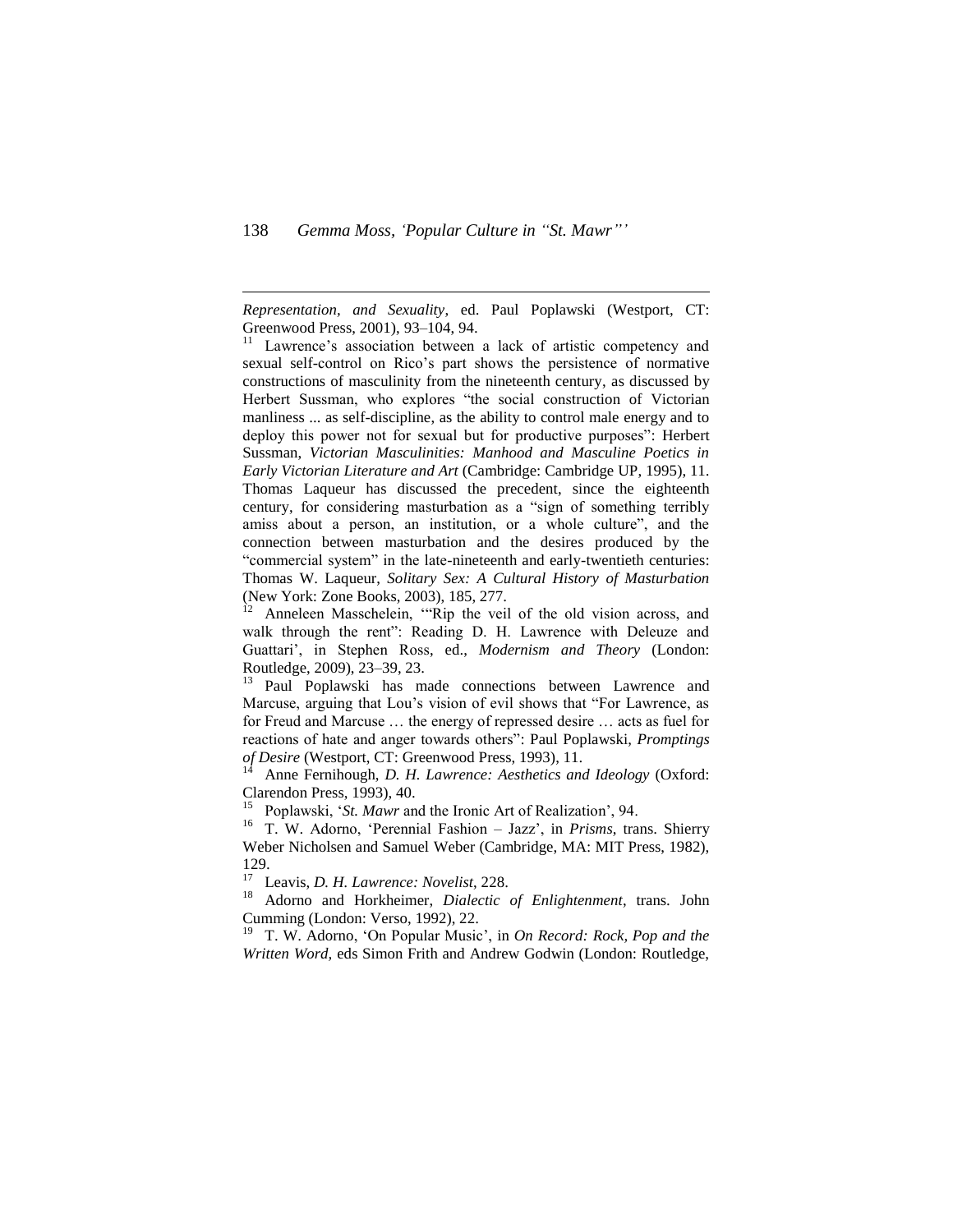<sup>21</sup> Adorno and Horkheimer, *Dialectic of Enlightenment*, 120, 127.<br><sup>22</sup> This is the thesis of another Frankfurt, School theorist

This is the thesis of another Frankfurt School theorist, Herbert Marcuse, who argues that the increasing mechanisation of society has resulted in a process of "instrumental rationalisation"', or the shaping of the human will to the needs of a society that is structured around efficient capitalist production: "Mass production and mass distribution claim the entire individual, and industrial psychology has long since ceased to be confined to the factory". Herbert Marcuse, *One Dimensional Man* (London: Abacus, 1972), 13, 23.

 $\overline{a}$ 

<sup>24</sup> T. W. Adorno, *Minima Moralia*, trans. E.F.N. Jephcott (London: Verso, 2005), 15.<br> $^{25}$  Posth, H sure

<sup>25</sup> Booth, 'Lawrence in Doubt: A Theory of the Other and its Collapse', 214.

<sup>26</sup> Walter Benjamin, *Illuminations*, trans. Harry Zohn (London: Random House, 2011), 219.

Ibid. 220. I am not suggesting that I agree with Benjamin's thesis entirely: an excellent discussion of the problems in the essay can be found in Robert Hullot-Kentor, 'What is Mechanical Reproduction?', *Things Beyond Resemblance* (New York: Columbia UP, 2006), 136–53. By using this example, I intend to show that Lawrence is already foregrounding concerns that will become central studies in Frankfurt School philosophy. <sup>28</sup> Adorno and Horkheimer, *Dialectic of Enlightenment*, 126, 121.<br><sup>29</sup> Linda Buth Williams argues for the influence of the ma

Linda Ruth Williams argues for the influence of the mediating qualities of cinema and technology on Lawrence's writing, suggesting that: "In representing its world as the world-in-movement, it privileges a tendency to chaos, its movements throw fragments outwards". Cinema is an inherently fragmentary experience because although it depicts the world it is disconnected from it and shows only a portion of it. Cinema lacks the ability to ground its audience; as a result it cannot offer an organic or unifying whole to its audience, and the possibility of this  $-$  if

<sup>1990), 308.</sup> It first appeared as T. W. Adorno, 'On Popular Music', *Studies in Philosophy and Social Science*, vol. 9 (1941), 17–48.

<sup>20</sup> Keith Sagar, *The Art of D. H. Lawrence* (Cambridge: Cambridge UP, 1966), 155. Sagar also discusses the shifting and ambivalent way Lawrence makes use of snakes in his texts, especially in the poem 'Snake' and *The Plumed Serpent*: Keith Sagar, *Literature and the Crime Against Nature* (London: Chaucer, 2005), 285, 289.

 $23$  Ibid., 3, 121.